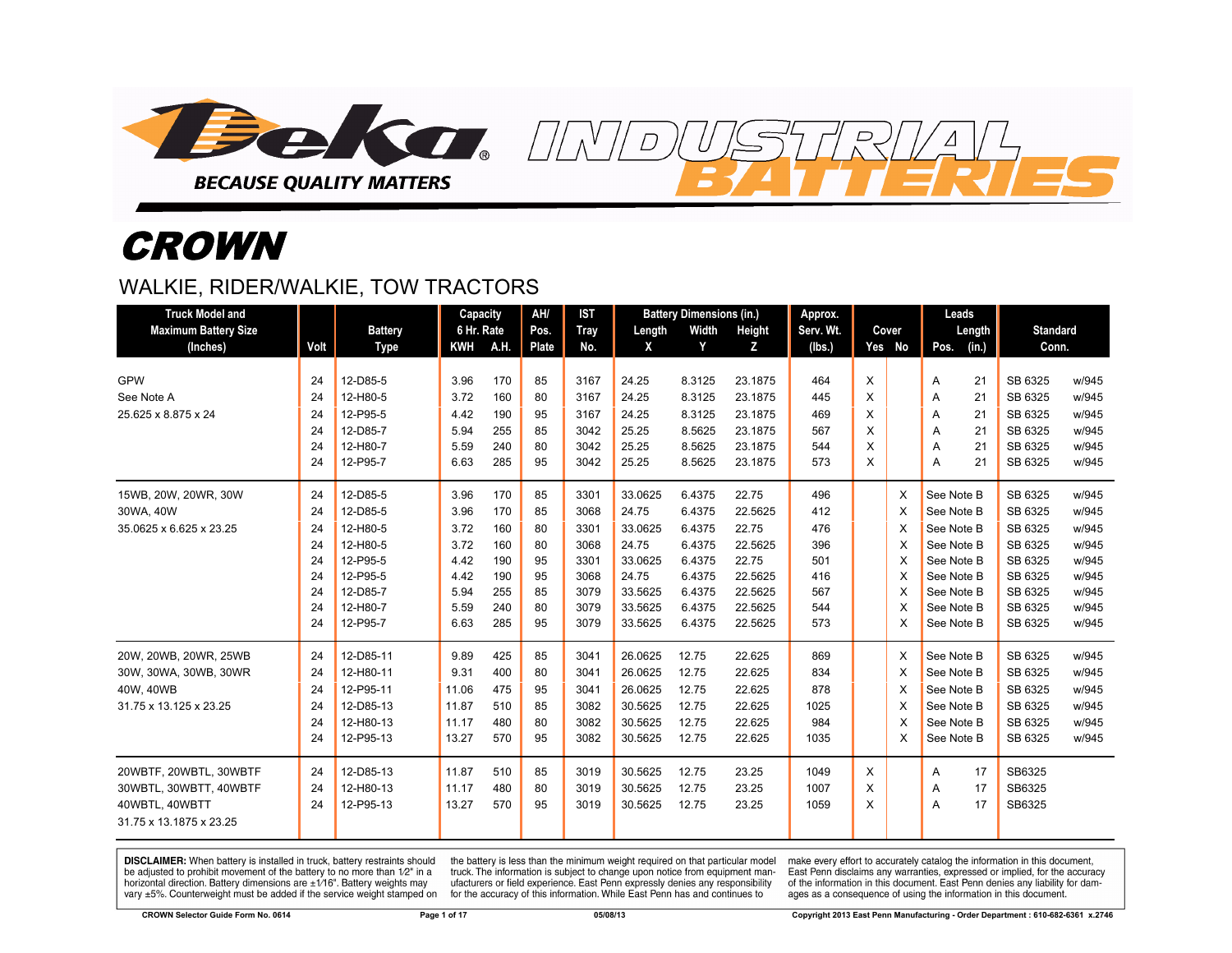# WALKIE, RIDER/WALKIE, TOW TRACTORS (continued)

| <b>Truck Model and</b>               |          |                        | Capacity       |            | AH/      | <b>IST</b>   |                    | <b>Battery Dimensions (in.)</b> |                    | Approx.      |        |        |                          | Leads    |                    |                |
|--------------------------------------|----------|------------------------|----------------|------------|----------|--------------|--------------------|---------------------------------|--------------------|--------------|--------|--------|--------------------------|----------|--------------------|----------------|
| <b>Maximum Battery Size</b>          |          | <b>Battery</b>         | 6 Hr. Rate     |            | Pos.     | <b>Tray</b>  | Length             | <b>Width</b>                    | Height             | Serv. Wt.    |        | Cover  |                          | Length   | <b>Standard</b>    |                |
| (Inches)                             | Volt     | <b>Type</b>            | KWH            | A.H.       | Plate    | No.          | X                  | Y                               | z                  | (lbs.)       |        | Yes No | Pos.                     | (in.)    | Conn.              |                |
| ES4000<br>25.4375 x 8.6875 x 24.9375 | 24<br>24 | 12-D85-7<br>12-H80-7   | 5.94<br>5.59   | 255<br>240 | 85<br>80 | 3A95<br>3A95 | 25.3125<br>25.3125 | 8.5625<br>8.5625                | 24.75<br>24.75     | 635<br>610   |        | X<br>X | C<br>C                   | 12<br>12 | SB 6325<br>SB 6325 | W/995<br>W/995 |
|                                      | 24       | 12-P95-7               | 6.63           | 285        | 95       | 3A95         | 25.3125            | 8.5625                          | 24.75              | 641          |        | X      | C                        | 12       | SB 6325            | W/995          |
| PE, PW                               | 12       | 6-D85-13               | 5.94           | 510        | 85       | 1088         | 30.5               | 7.75                            | 23.1875            | 538          | X      |        | Α                        | 20       | SB 6325            | w/945          |
| 30.875 x 7.875 x 23.25               | 12<br>12 | 6-H80-13<br>6-P95-13   | 5.59<br>6.63   | 480<br>570 | 80<br>95 | 1088<br>1088 | 30.5<br>30.5       | 7.75<br>7.75                    | 23.1875<br>23.1875 | 516<br>543   | X<br>X |        | A<br>A                   | 20<br>20 | SB 6325<br>SB 6325 | w/945<br>w/945 |
| PC, PE, PR, PW, TR, TW<br><b>TWR</b> | 24<br>24 | 12-D85-5<br>12-H80-5   | 3.96<br>3.72   | 170<br>160 | 85<br>80 | 3081<br>3081 | 24.625<br>24.625   | 6.4375<br>6.4375                | 23.1875<br>23.1875 | 418<br>401   | X<br>X |        | See Note B<br>See Note B |          | SB 6325<br>SB 6325 | w/945<br>w/945 |
| 35.0625 x 6.625 x Open               | 24       | 12-P95-5               | 4.42           | 190        | 95       | 3081         | 24.625             | 6.4375                          | 23.1875            | 422          | X      |        | See Note B               |          | SB 6325            | w/945          |
|                                      | 24       | 12-D85-7               | 5.94           | 255        | 85       | 3022         | 33.5625            | 6.4375                          | 23.1875            | 574          | X      |        | See Note B               |          | SB 6325            | w/945          |
|                                      | 24       | 12-H80-7               | 5.59           | 240        | 80       | 3022         | 33.5625            | 6.4375                          | 23.1875            | 551          | X      |        | See Note B               |          | SB 6325            | w/945          |
|                                      | 24       | 12-P95-7               | 6.63           | 285        | 95       | 3022         | 33.5625            | 6.4375                          | 23.1875            | 580          | X      |        | See Note B               |          | SB 6325            | w/945          |
| PC, PE, PR, PW, TR, TW               | 24       | 12-D85-11              | 9.89           | 425        | 85       | 3020         | 26.0625            | 12.75                           | 23.25              | 885          | X      |        | See Note B               |          | SB 6325            | w/945          |
| <b>TWR</b>                           | 24       | 12-H80-11              | 9.31           | 400        | 80       | 3020         | 26.0625            | 12.75                           | 23.25              | 850          | X      |        | See Note B               |          | SB 6325            | w/945          |
| 31.75 x 13.125 x Open                | 24       | 12-P95-11              | 11.06          | 475        | 95       | 3020         | 26.0625            | 12.75                           | 23.25              | 894          | X      |        | See Note B               |          | SB 6325            | w/945          |
|                                      | 24<br>24 | 12-D85-13<br>12-H80-13 | 11.87<br>11.17 | 510<br>480 | 85<br>80 | 3019<br>3019 | 30.5625<br>30.5625 | 12.75<br>12.75                  | 23.25<br>23.25     | 1049<br>1007 | X<br>X |        | See Note B<br>See Note B |          | SB 6325<br>SB 6325 | w/945<br>w/945 |
|                                      | 24       | 12-P95-13              | 13.27          | 570        | 95       | 3019         | 30.5625            | 12.75                           | 23.25              | 1059         | X      |        | See Note B               |          | SB 6325            | w/945          |
| PC4500, PE4000, PE4500               | 24       | 12-D85-13              | 11.87          | 510        | 85       | 3019         | 30.5625            | 12.75                           | 23.25              | 1049         | X      |        | A                        | 20       | SB6325             | w/945          |
| PR4500, PW3520                       | 24       | 12-H80-13              | 11.17          | 480        | 80       | 3019         | 30.5625            | 12.75                           | 23.25              | 1007         | X      |        | A                        | 20       | SB6325             | w/945          |
| 31.125 x 13.1875 x 23.375            | 24       | 12-P95-13              | 13.27          | 570        | 95       | 3019         | 30.5625            | 12.75                           | 23.25              | 1059         | X      |        | A                        | 20       | SB6325             | w/945          |
| PE4000, PE4500, PW3520               | 24       | 12-D85-7               | 5.94           | 255        | 85       | 3022         | 33.5625            | 6.4375                          | 23.1875            | 574          | X      |        | Α                        | 20       | SB6325             | w/945          |
| 34.5 x 6.75 x 23.375                 | 24       | 12-H80-7               | 5.59           | 240        | 80       | 3022         | 33.5625            | 6.4375                          | 23.1875            | 551          | X      |        | A                        | 20       | SB6325             | w/945          |
|                                      | 24       | 12-P95-7               | 6.63           | 285        | 95       | 3022         | 33.5625            | 6.4375                          | 23.1875            | 580          | X      |        | A                        | 20       | SB6325             | w/945          |
| PW3510                               | 12       | 6-D85-13               | 5.94           | 510        | 85       | 1088         | 30.5               | 7.75                            | 23.1875            | 538          | X      |        | A                        | 20       | SB6320             | w/919          |
| 31.125 x 7.9375 x 23.375             | 12       | 6-H80-13               | 5.59           | 480        | 80       | 1088         | 30.5               | 7.75                            | 23.1875            | 516          | X      |        | Α                        | 20       | SB6320             | w/919          |
|                                      | 12       | 6-P95-13               | 6.63           | 570        | 95       | 1088         | 30.5               | 7.75                            | 23.1875            | 543          | X      |        | A                        | 20       | SB6320             | w/919          |
| ST3000-20                            | 24       | 12-D85-5               | 3.96           | 170        | 85       | 3081         | 24.625             | 6.4375                          | 23.1875            | 418          | X      |        | A/B                      | 20       | SB6325             |                |
| 25.5 x 7.25 x 24.125                 | 24       | 12-H80-5               | 3.72           | 160        | 80       | 3081         | 24.625             | 6.4375                          | 23.1875            | 401          | X      |        | A/B                      | 20       | SB6325             |                |
|                                      | 24       | 12-P95-5               | 4.42           | 190        | 95       | 3081         | 24.625             | 6.4375                          | 23.1875            | 422          | X      |        | A/B                      | 20       | SB6325             |                |

**DISCLAIMER:** When battery is installed in truck, battery restraints should be adjusted to prohibit movement of the battery to no more than  $1/2$ " in a horizontal direction. Battery dimensions are  $\pm 1/16$ ". Battery weig

the battery is less than the minimum weight required on that particular model<br>truck. The information is subject to change upon notice from equipment manufacturers or field experience. East Penn expressly denies any responsibility for the accuracy of this information. While East Penn has and continues to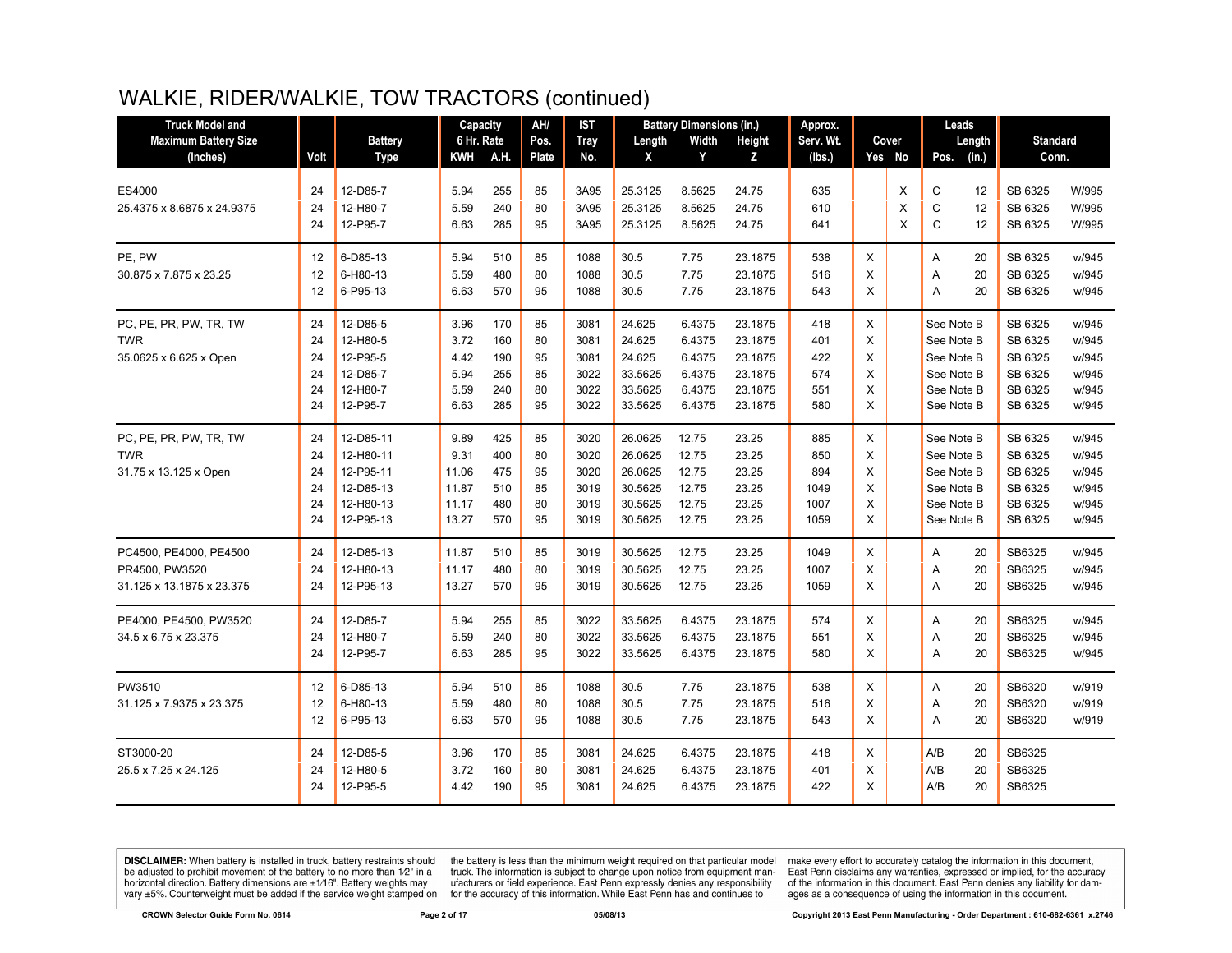# WALKIE, RIDER/WALKIE, TOW TRACTORS (continued)

| <b>Truck Model and</b><br><b>Maximum Battery Size</b> |      | <b>Battery</b> |               | Capacity<br>6 Hr. Rate |      | AH/<br>Pos. | <b>IST</b><br>Tray | Length  | <b>Battery Dimensions (in.)</b><br>Width | Height  | Approx.<br>Serv. Wt. |   | Cover  |      | Leads<br>Length | <b>Standard</b> |
|-------------------------------------------------------|------|----------------|---------------|------------------------|------|-------------|--------------------|---------|------------------------------------------|---------|----------------------|---|--------|------|-----------------|-----------------|
| (Inches)                                              | Volt | <b>Type</b>    |               | <b>KWH</b>             | A.H. | Plate       | No.                | X       | Y                                        | z       | (Ibs.)               |   | Yes No | Pos. | (in.)           | Conn.           |
|                                                       |      |                |               |                        |      |             |                    |         |                                          |         |                      |   |        |      |                 |                 |
| SX3000-30                                             | 24   | 12-D85-7       |               | 5.94                   | 255  | 85          | 3042               | 25.25   | 8.5625                                   | 23.1875 | 567                  | X |        | A/B  | 20              | SB6325          |
| 26.375 x 9.125 x 23.625                               | 24   | 12-H80-7       |               | 5.59                   | 240  | 80          | 3042               | 25.25   | 8.5625                                   | 23.1875 | 544                  | X |        | A/B  | 20              | SB6325          |
|                                                       | 24   | 12-P95-7       |               | 6.63                   | 285  | 95          | 3042               | 25.25   | 8.5625                                   | 23.1875 | 573                  | X |        | A/B  | 20              | SB6325          |
| TR3600, TR4500                                        | 24   | 12-D125-13     |               | 17.46                  | 750  | 125         | 3008               | 30.5625 | 12.75                                    | 31.125  | 1455                 | X |        | Α    | 20              | SB6325          |
| 31.125 x 13.1875 x 31.625                             | 24   | 12-H120-13     |               | 16.76                  | 720  | 120         | 3008               | 30.5625 | 12.75                                    | 31.125  | 1440                 | X |        | A    | 20              | SB6325          |
|                                                       | 24   | 12-P140-13     |               | 19.56                  | 840  | 140         | 3008               | 30.5625 | 12.75                                    | 31.125  | 1470                 | X |        | A    | 20              | SB6325          |
| WE 2000, WE2300                                       | 24   | 12-D85-7       | cm            | 5.94                   | 255  | 85          | 3706               | 32      | 8.5625                                   | 23.1875 | 680                  | X |        | A, B | 18              | SB 6325         |
| WS 2000, WS2300                                       | 24   | 12-H80-7       | cm            | 5.59                   | 240  | 80          | 3706               | 32      | 8.5625                                   | 23.1875 | 653                  | X |        | A, B | 18              | SB 6325         |
| 32.5 x 8.625 x 24.625                                 | 24   | 12-P95-7       | cm            | 6.63                   | 285  | 95          | 3706               | 32      | 8.5625                                   | 23.1875 | 687                  | X |        | A, B | 18              | SB 6325         |
| Min. Battery Wt. - 644 lbs.                           | 24   | 12-D85-7       |               | 5.94                   | 255  | 85          | 3654               | 27.5625 | 8.5625                                   | 22.5625 | 660                  |   | X      | AB   | 18              | SB 6325         |
|                                                       | 24   | 12-H80-7       |               | 5.59                   | 240  | 80          | 3654               | 27.5625 | 8.5625                                   | 22.5625 | 634                  |   | X      | AB   | 18              | SB 6325         |
|                                                       | 24   | 12-P95-7       |               | 6.63                   | 285  | 95          | 3654               | 27.5625 | 8.5625                                   | 22.5625 | 667                  |   | X      | AB   | 18              | SB 6325         |
| WP2030, WP2035, WP2330                                | 24   | (4) 8GGC2      | <sub>pm</sub> | 3.60                   | 155  |             | 3801               | 25.5    | 7.5                                      | 24.5    | 340                  | X |        | Α    | 26              | SB 6325         |
| <b>WP2335</b>                                         | 24   | 12-D85-5       |               | 3.96                   | 170  | 85          | 3996               | 25.5    | 7.5                                      | 23.1875 | 466                  | X |        | A    | 20              | SB 6325         |
| 25.8125 x 7.9375 x 26                                 | 24   | 12-D85-5       |               | 3.96                   | 170  | 85          | 3081               | 24.625  | 6.4375                                   | 23.1875 | 418                  | X |        | A    | 20              | SB 6325         |
|                                                       | 24   | 12-H80-5       |               | 3.72                   | 160  | 80          | 3996               | 25.5    | 7.5                                      | 23.1875 | 447                  | X |        | A    | 20              | SB 6325         |
|                                                       | 24   | 12-H80-5       |               | 3.72                   | 160  | 80          | 3081               | 24.625  | 6.4375                                   | 23.1875 | 401                  | X |        | Α    | 20              | SB 6325         |
|                                                       | 24   | 12-P95-5       |               | 4.42                   | 190  | 95          | 3996               | 25.5    | 7.5                                      | 23.1875 | 471                  | X |        | A    | 20              | SB 6325         |
|                                                       | 24   | 12-P95-5       |               | 4.42                   | 190  | 95          | 3081               | 24.625  | 6.4375                                   | 23.1875 | 422                  | X |        | A    | 20              | SB 6325         |
| WP2040, WP2045, WP2340                                | 24   | (4) 8GGC2      | pm            | 3.60                   | 155  |             | 3800               | 25.5    | 8.5625                                   | 24.5    | 340                  | X |        | A    | 26              | SB 6325         |
| WP2345, WP3040, WP3045                                | 24   | 12-D85-7       |               | 5.94                   | 255  | 85          | 3042               | 25.25   | 8.5625                                   | 23.1875 | 567                  | X |        | A    | 20              | SB 6325         |
| 25.8125 x 9.125 x 26                                  | 24   | 12-H80-7       |               | 5.59                   | 240  | 80          | 3042               | 25.25   | 8.5625                                   | 23.1875 | 544                  | X |        | A    | 20              | SB 6325         |
|                                                       | 24   | 12-P95-7       |               | 6.63                   | 285  | 95          | 3042               | 25.25   | 8.5625                                   | 23.1875 | 573                  | X |        | A    | 20              | SB 6325         |

\* Note: Consult Factory for Special Battery and Pricing For Weight Variance.

Note A: GPW requires cable cut out in cover.

Note B: W, WA, WB, WR, A-18"; TW, TWR, TR without SCR Control, B-12"; TW, TWR, TR with SCR Control, A-12"; PW, PE, PC, PR, A-20".

cm - Charge-Mate includes on-board charger

pm - Powr-Mate includes on-board charger.

H - Designates (H-Series battery type), Hydrasaver Product - Extended Watering Series.

DISCLAIMER: When battery is installed in truck, battery restraints should be adjusted to prohibit movement of the battery to no more than 1/2" in a horizontal direction. Battery dimensions are  $\pm 1/16$ ". Battery weights may vary ±5%. Counterweight must be added if the service weight stamped on

the battery is less than the minimum weight required on that particular model<br>truck. The information is subject to change upon notice from equipment manufacturers or field experience. East Penn expressly denies any responsibility for the accuracy of this information. While East Penn has and continues to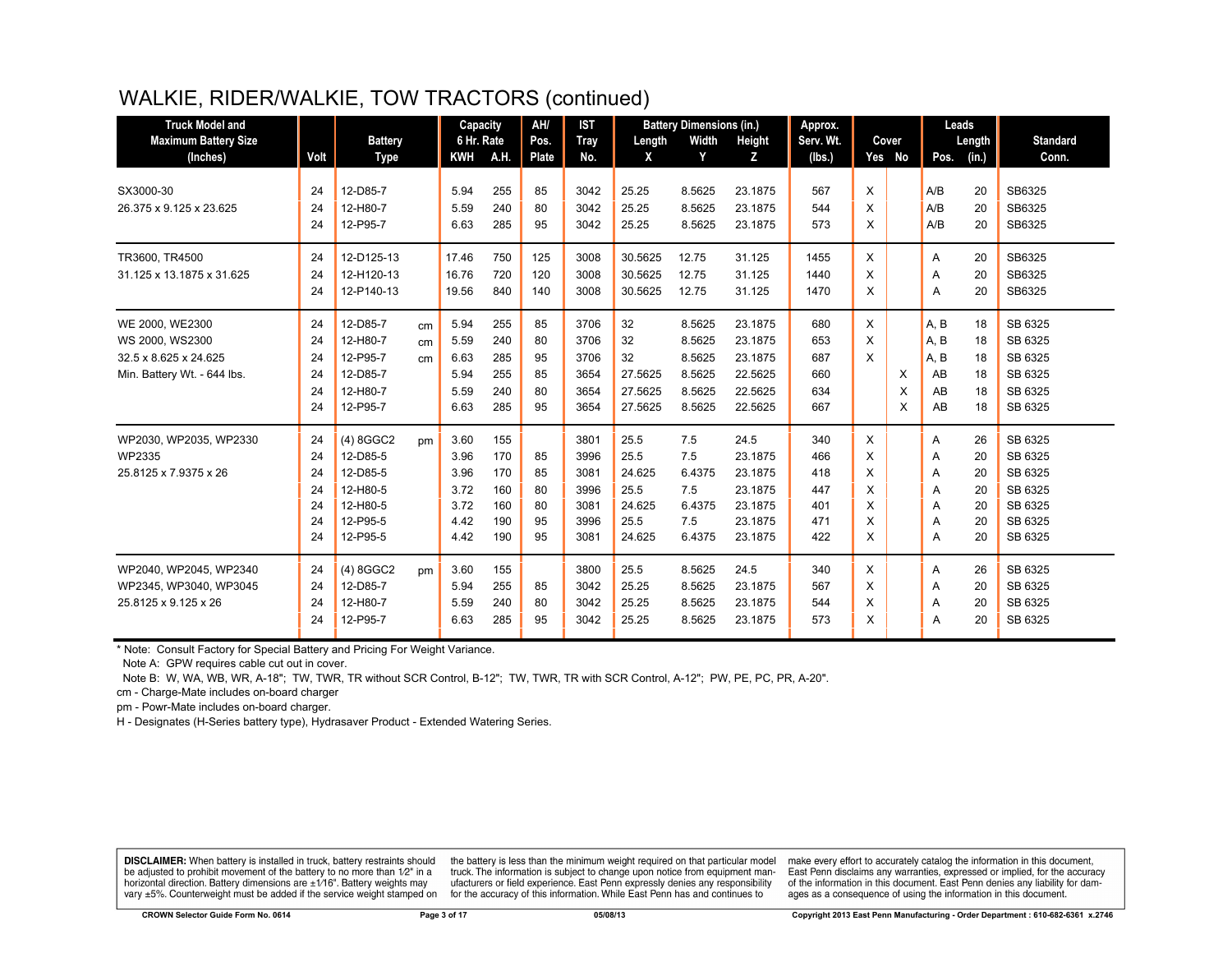#### STOCK PICKERS

| <b>Truck Model and</b>                                                                                                                                                                                                           |                      |                                                      | Capacity                         |                          | AH/                      | <b>IST</b>                   |                                          | <b>Battery Dimensions (in.)</b>       |                              | Approx.                      |             |                  |                  | Leads                |                                          |                         |
|----------------------------------------------------------------------------------------------------------------------------------------------------------------------------------------------------------------------------------|----------------------|------------------------------------------------------|----------------------------------|--------------------------|--------------------------|------------------------------|------------------------------------------|---------------------------------------|------------------------------|------------------------------|-------------|------------------|------------------|----------------------|------------------------------------------|-------------------------|
| <b>Maximum Battery Size</b>                                                                                                                                                                                                      |                      | <b>Battery</b>                                       | 6 Hr. Rate                       |                          | Pos.                     | Tray                         | Length                                   | Width                                 | Height                       | Serv. Wt.                    |             | Cover            |                  | Length               | <b>Standard</b>                          |                         |
| (Inches)                                                                                                                                                                                                                         | Volt                 | Type                                                 | <b>KWH</b>                       | A.H.                     | <b>Plate</b>             | No.                          | X                                        | Y                                     | z                            | (lbs.)                       |             | Yes No           | Pos.             | (in.)                | Conn.                                    |                         |
| 15SP48, 30SP42, 30SP48<br>SP3010-30, SP3015-30<br>SP3020-30, SP3040-30<br>SP3210-30, SP3220-30<br>SP3250H-30, SP3410-30<br>SP3420-30, SP3450H-30<br>SP3510-30, SP3520-30<br>SP3550H-30, SP3570F<br>SP3580F<br>36.25 x 14.25 x 31 | 24<br>24<br>24<br>24 | 12-D160-11<br>12-D125-15<br>12-H120-15<br>12-P140-15 | 18.62<br>20.37<br>19.56<br>22.81 | 800<br>875<br>840<br>980 | 160<br>125<br>120<br>140 | 3025<br>3036<br>3036<br>3036 | 35.0625<br>35.0625<br>35.0625<br>35.0625 | 13.1875<br>12.875<br>12.875<br>12.875 | 30.5<br>30.5<br>30.5<br>30.5 | 1647<br>1651<br>1634<br>1668 |             | X<br>X<br>X<br>X | Α<br>A<br>A<br>A | 21<br>21<br>21<br>21 | SB 6322<br>SB 6322<br>SB 6322<br>SB 6322 |                         |
| 30SP36<br>31.75 x 13.125 x 23.25                                                                                                                                                                                                 | 24<br>24<br>24       | 12-D85-13<br>12-H80-13<br>12-P95-13                  | 11.87<br>11.17<br>13.27          | 510<br>480<br>570        | 85<br>80<br>95           | 3082<br>3082<br>3082         | 30.5625<br>30.5625<br>30.5625            | 12.75<br>12.75<br>12.75               | 22.625<br>22.625<br>22.625   | 1025<br>984<br>1035          |             | X<br>X<br>X      | A<br>A<br>A      | 18<br>18<br>18       | SB 6325<br>SB 6325<br>SB 6325            | w/945<br>w/945<br>w/945 |
| SP3205-30<br>31.75 x 13.125 x 23.25                                                                                                                                                                                              | 24<br>24<br>24       | 12-D85-13<br>12-H80-13<br>12-P95-13                  | 11.87<br>11.17<br>13.27          | 510<br>480<br>570        | 85<br>80<br>95           | 3082<br>3082<br>3082         | 30.5625<br>30.5625<br>30.5625            | 12.75<br>12.75<br>12.75               | 22.625<br>22.625<br>22.625   | 1025<br>984<br>1035          |             | X<br>X<br>X      | A<br>A<br>A      | 21<br>21<br>21       | SB 6322<br>SB 6322<br>SB 6322            |                         |
| SP3405-30, SP3505-30<br>31.75 x 13.125 x 23.25                                                                                                                                                                                   | 24<br>24<br>24       | 12-D85-13<br>12-H80-13<br>12-P95-13                  | 11.87<br>11.17<br>13.27          | 510<br>480<br>570        | 85<br>80<br>95           | 3019<br>3019<br>3019         | 30.5625<br>30.5625<br>30.5625            | 12.75<br>12.75<br>12.75               | 23.25<br>23.25<br>23.25      | 1049<br>1007<br>1059         | X<br>X<br>X |                  | Α<br>A<br>A      | 21<br>21<br>21       | SB 6325<br>SB 6325<br>SB 6325            |                         |

H - Designates (H-Series battery type), Hydrasaver Product - Extended Watering Series.

**DISCLAIMER:** When battery is installed in truck, battery restraints should be adjusted to prohibit movement of the battery to no more than  $1/2$ " in a horizontal direction. Battery dimensions are  $\pm 1/16$ ". Battery weig

the battery is less than the minimum weight required on that particular model<br>truck. The information is subject to change upon notice from equipment man-<br>ufacturers or field experience. East Penn expressly denies any respo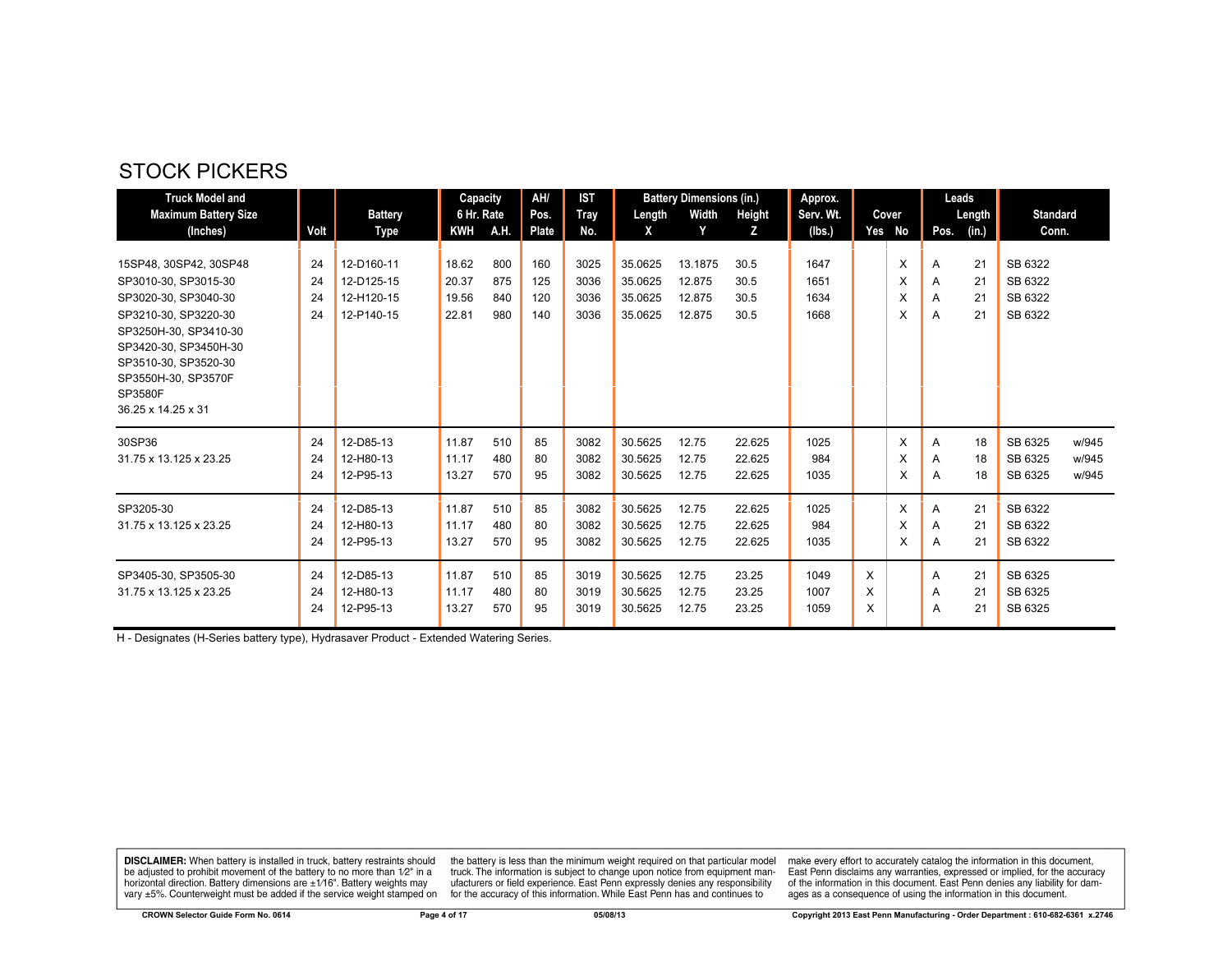#### SLIP SHEET RIDER

| Truck Model and             |      |                | Capacity   |      | AH/   | <b>IST</b> |         | <b>Battery Dimensions (in.)</b> |        | Approx.   |     |       | Leads |        |                 |
|-----------------------------|------|----------------|------------|------|-------|------------|---------|---------------------------------|--------|-----------|-----|-------|-------|--------|-----------------|
| <b>Maximum Battery Size</b> |      | <b>Battery</b> | 6 Hr. Rate |      | Pos.  | Tray       | Length  | Width                           | Height | Serv. Wt. |     | Cover |       | Length | <b>Standard</b> |
| (Inches)                    | Volt | Type           | KWH        | A.H. | Plate | No.        | X       |                                 |        | (lbs.)    | Yes | No No | Pos.  | (in.)  | Conn.           |
|                             |      |                |            |      |       |            |         |                                 |        |           |     |       |       |        |                 |
| <b>SSR</b>                  | 24   | 12-D160-9      | 14.90      | 640  | 160   | 3007       | 35.062  | 10.937                          | 31.125 | 1417      | X   |       | A     | 12     | SB 6322         |
| 36.375 x 11.75 x Open       | 24   | 12-D125-11     | 14.55      | 625  | 125   | 3013       | 31.875  | 10.8125                         | 31.125 | 1247      | X   |       | A     | 12     | SB 6322         |
|                             | 24   | 12-H120-11     | 13.97      | 600  | 120   | 3013       | 31.875  | 10.8125                         | 31.125 | 1235      | X   |       | A     | 12     | SB 6322         |
|                             | 24   | 12-P140-11     | 16.30      | 700  | 140   | 3013       | 31.875  | 10.8125                         | 31.125 | 1259      | X   |       | A     | 12     | SB 6322         |
|                             | 24   | 12-D125-13     | 17.46      | 750  | 125   | 3179       | 35.5625 | 11.5625                         | 31.125 | 1475      | X   |       | A     | 12     | SB 6322         |
|                             | 24   | 12-H120-13     | 16.76      | 720  | 120   | 3179       | 35.5625 | 11.5625                         | 31.125 | 1460      | X   |       | A     | 12     | SB 6322         |
|                             | 24   | 12-P140-13     | 19.56      | 840  | 140   | 3179       | 35.5625 | 11.5625                         | 31.125 | 1490      | X   |       | A     | 12     | SB 6322         |
|                             |      |                |            |      |       |            |         |                                 |        |           |     |       |       |        |                 |

H - Designates (H-Series battery type), Hydrasaver Product - Extended Watering Series.

#### REACH, STRADDLE TRUCKS

| <b>Truck Model and</b>      |      |                | Capacity   |      | AH/   | IST         |         | <b>Battery Dimensions (in.)</b> |         | Approx.   |     |       | Leads |        |                 |
|-----------------------------|------|----------------|------------|------|-------|-------------|---------|---------------------------------|---------|-----------|-----|-------|-------|--------|-----------------|
| <b>Maximum Battery Size</b> |      | <b>Battery</b> | 6 Hr. Rate |      | Pos.  | <b>Tray</b> | Length  | Width                           | Height  | Serv. Wt. |     | Cover |       | Length | <b>Standard</b> |
| (Inches)                    | Volt | Type           | <b>KWH</b> | A.H. | Plate | No.         | X       | Y                               | z       | (lbs.)    | Yes | No    | Pos.  | (in.)  | Conn.           |
|                             |      |                |            |      |       |             |         |                                 |         |           |     |       |       |        |                 |
| RM6025, RMD6025             | 36   | 18-D125-13     | 26.19      | 750  | 125   | 6005        | 37.8125 | 15.5625                         | 30.5625 | 2168      |     | X     | A     | 9      | SB6320          |
| 38.4375 x 16.25 x 31        | 36   | 18-H120-13     | 25.14      | 720  | 120   | 6005        | 37.8125 | 15.5625                         | 30.5625 | 2146      |     | X     | A     | 9      | SB6320          |
| Compartment "C"             | 36   | 18-P140-13     | 29.33      | 840  | 140   | 6005        | 37.8125 | 15.5625                         | 30.5625 | 2190      |     | X     | A     | 9      | SB6320          |
| RM6025, RMD6025             | 36   | 18-D125-15     | 30.56      | 875  | 125   | 6045        | 38.1875 | 17.8125                         | 30.5625 | 2486      |     | X     | A     | 9      | SB6320          |
| 38.75 x 18 x 31             | 36   | 18-H120-15     | 29.33      | 840  | 120   | 6045        | 38.1875 | 17.8125                         | 30.5625 | 2461      |     | x     | A     | 9      | SB6320          |
| Compartment "D"             | 36   | 18-P140-15     | 34.22      | 980  | 140   | 6045        | 38.1875 | 17.8125                         | 30.5625 | 2511      |     | X     | A     | 9      | SB6320          |
|                             |      |                |            |      |       |             |         |                                 |         |           |     |       |       |        |                 |
| RM6025, RMD6025             | 36   | 18-D125-17     | 34.92      | 1000 | 125   | 6069        | 38.1875 | 20.0625                         | 30.5625 | 2834      |     | X     | A     | 9      | SB 6320         |
| 38.6875 x 20.75 x 31        | 36   | 18-H120-17     | 33.52      | 960  | 120   | 6069        | 38.1875 | 20.0625                         | 30.5625 | 2806      |     | X     | A     | 9      | SB 6320         |
| Compartment "E"             | 36   | 18-P140-17     | 39.11      | 1120 | 140   | 6069        | 38.1875 | 20.0625                         | 30.5625 | 2862      |     | X     | A     | 9      | SB 6320         |
| 25RR, 30RS, 35RR, 40RS      | 24   | 12-D160-9      | 14.90      | 640  | 160   | 3511        | 35.0625 | 10.9375                         | 30.5    | 1309      |     | X     | A     | 9      | SB 6322         |
| RR-3000-35, RS-3000-40      | 24   | 12-D125-11     | 14.55      | 625  | 125   | 3014        | 31.875  | 10.8125                         | 30.5    | 1244      |     | X     | A     | 9      | SB 6322         |
| RS3510-40, RS3520-40        | 24   | 12-H120-11     | 13.97      | 600  | 120   | 3014        | 31.875  | 10.8125                         | 30.5    | 1232      |     | X     | A     | 9      | SB 6322         |
| 38.375 x 12.1875 x 31       | 24   | 12-P140-11     | 16.30      | 700  | 140   | 3014        | 31.875  | 10.8125                         | 30.5    | 1256      |     | X     | A     | 9      | SB 6322         |
|                             | 24   | 12-D125-13     | 17.46      | 750  | 125   | 3176        | 35.5625 | 11.5625                         | 30.5    | 1457      |     | X     | A     | 9      | SB 6322         |
|                             | 24   | 12-H120-13     | 16.76      | 720  | 120   | 3176        | 35.5625 | 11.5625                         | 30.5    | 1442      |     | X     | A     | 9      | SB 6322         |
|                             | 24   | 12-P140-13     | 19.56      | 840  | 140   | 3176        | 35.5625 | 11.5625                         | 30.5    | 1472      |     | X     | Α     | 9      | SB 6322         |
|                             | 36   | 18-D125-9      | 17.46      | 500  | 125   | 6063        | 37.6875 | 10.9375                         | 30.5    | 1495      |     | X     | A     | 9      | SB 6322         |
|                             | 36   | 18-H120-9      | 16.76      | 480  | 120   | 6063        | 37.6875 | 10.9375                         | 30.5    | 1480      |     | х     | A     | 9      | SB 6322         |
|                             | 36   | 18-P140-9      | 19.56      | 560  | 140   | 6063        | 37.6875 | 10.9375                         | 30.5    | 1510      |     | x     | A     | 9      | SB 6322         |

**DISCLAIMER:** When battery is installed in truck, battery restraints should be adjusted to prohibit movement of the battery to no more than 1/2" in a be added in the behavior of the behavior of the behavior of the behavior of the behavior of the behavior of the behavior of the behavior of the service weight sharped on vary  $\pm$ 5%. Counterweight must be added if the ser

the battery is less than the minimum weight required on that particular model<br>truck. The information is subject to change upon notice from equipment manufacturers or field experience. East Penn expressly denies any responsibility for the accuracy of this information. While East Penn has and continues to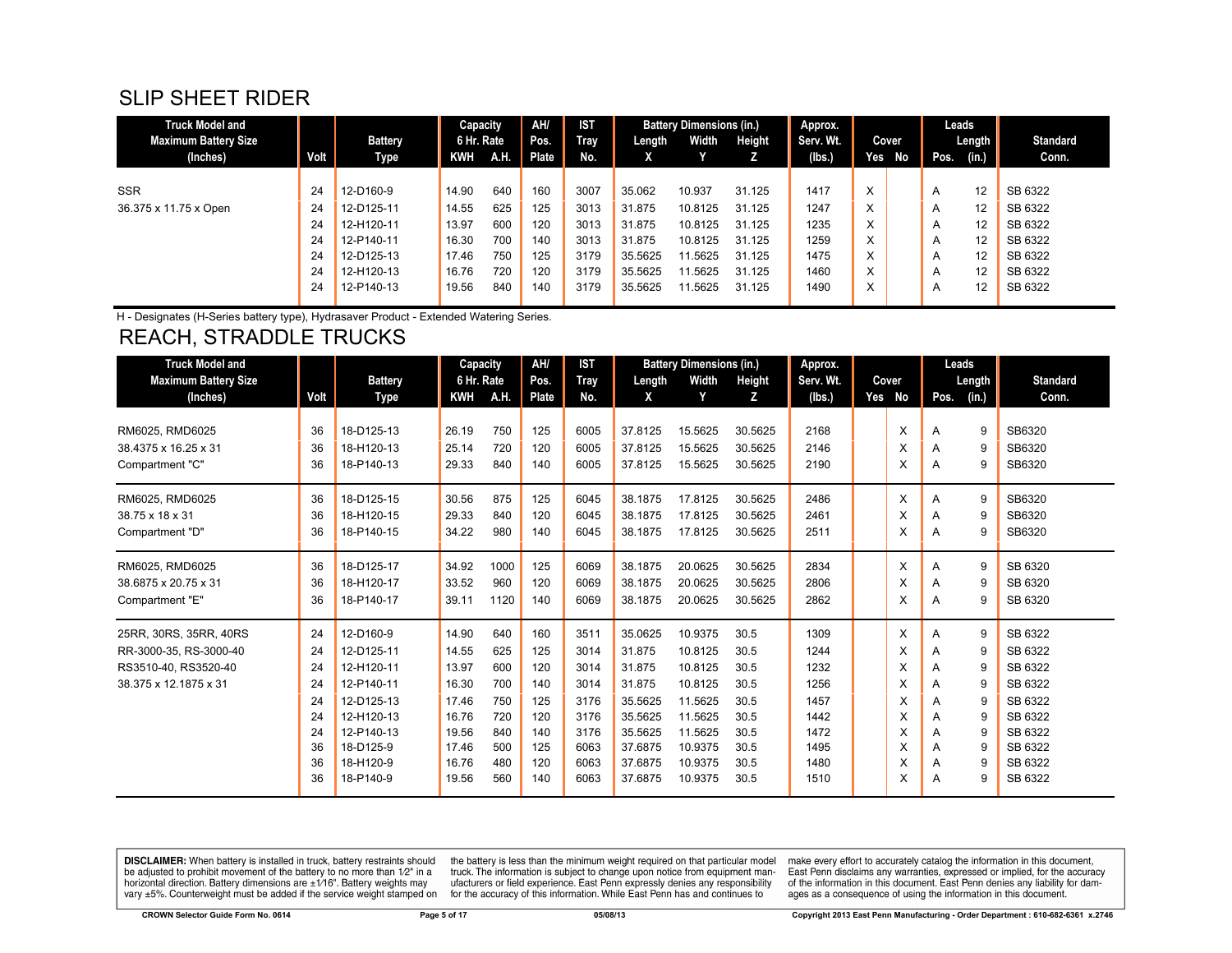| <b>Truck Model and</b>                                                                                                             |                                        |                                                                                                | Capacity                                                    |                                                    | AH/                                           | IST                                                  |                                                                           | <b>Battery Dimensions (in.)</b>                                |                                                                           | Approx.                                              |                                 | Leads                                                              |                                                                           |
|------------------------------------------------------------------------------------------------------------------------------------|----------------------------------------|------------------------------------------------------------------------------------------------|-------------------------------------------------------------|----------------------------------------------------|-----------------------------------------------|------------------------------------------------------|---------------------------------------------------------------------------|----------------------------------------------------------------|---------------------------------------------------------------------------|------------------------------------------------------|---------------------------------|--------------------------------------------------------------------|---------------------------------------------------------------------------|
| <b>Maximum Battery Size</b>                                                                                                        |                                        | <b>Battery</b>                                                                                 | 6 Hr. Rate                                                  |                                                    | Pos.                                          | <b>Tray</b>                                          | Length                                                                    | Width                                                          | Height                                                                    | Serv. Wt.                                            | Cover                           | Length                                                             | <b>Standard</b>                                                           |
| (Inches)                                                                                                                           | Volt                                   | <b>Type</b>                                                                                    | KWH                                                         | A.H.                                               | Plate                                         | No.                                                  | X                                                                         | Y                                                              | z                                                                         | (lbs.)                                               | Yes No                          | (in.)<br>Pos.                                                      | Conn.                                                                     |
| 25RR, 30RS, 35RR, 40RS<br>RR-3000-35, RR-3000-40                                                                                   | 24<br>24                               | 12-D160-11<br>12-D125-13                                                                       | 18.62<br>17.46                                              | 800<br>750                                         | 160<br>125                                    | 3025<br>3093                                         | 35.0625<br>30.5625                                                        | 13.1875<br>12.75                                               | 30.5<br>30.5                                                              | 1647<br>1444                                         | X<br>X                          | 9<br>Α<br>9<br>Α                                                   | SB 6322<br>SB 6322                                                        |
| RS-3000-40, RS3510-40<br>38.375 x 14.25 x 31                                                                                       | 24<br>24<br>24<br>24<br>24<br>24<br>24 | 12-H120-13<br>12-P140-13<br>12-D125-15<br>12-H120-15<br>12-P140-15<br>12-D125-17<br>12-H120-17 | 16.76<br>19.56<br>20.37<br>19.56<br>22.81<br>23.28<br>22.35 | 720<br>840<br>875<br>840<br>980<br>1000<br>960     | 120<br>140<br>125<br>120<br>140<br>125<br>120 | 3093<br>3093<br>3036<br>3036<br>3036<br>3127<br>3127 | 30.5625<br>30.5625<br>35.0625<br>35.0625<br>35.0625<br>38.1875<br>38.1875 | 12.75<br>12.75<br>12.875<br>12.875<br>12.875<br>13.5<br>13.5   | 30.5<br>30.5<br>30.5<br>30.5<br>30.5<br>30.5625<br>30.5625                | 1430<br>1458<br>1651<br>1634<br>1668<br>1944<br>1925 | X<br>X<br>X<br>X<br>X<br>X<br>X | 9<br>Α<br>9<br>A<br>9<br>A<br>9<br>A<br>9<br>Α<br>A<br>9<br>A<br>9 | SB 6322<br>SB 6322<br>SB 6322<br>SB 6322<br>SB 6322<br>SB 6322<br>SB 6322 |
| 24RR, 25RD, 30RD, 30RS<br>35RD, 35RR, 40RS, 45RR<br>50RS, RD 3000-30<br>RS3520-40<br>38.375 x 14.25 x 31                           | 24<br>36<br>36<br>36                   | 12-P140-17<br>18-D125-11<br>18-H120-11<br>18-P140-11                                           | 26.07<br>21.83<br>20.95<br>24.44                            | 1120<br>625<br>600<br>700                          | 140<br>125<br>120<br>140                      | 3127<br>6016<br>6016<br>6016                         | 38.1875<br>37.8125<br>37.8125<br>37.8125                                  | 13.5<br>13.3125<br>13.3125<br>13.3125                          | 30.5625<br>30.5625<br>30.5625<br>30.5625                                  | 1963<br>1848<br>1830<br>1866                         | X<br>X<br>X<br>X                | A<br>9<br>9<br>Α<br>9<br>Α<br>9<br>A                               | SB 6322<br>SB 6320<br>SB 6320<br>SB 6320                                  |
| 25RR, 30RS, 35RR, 40RS<br>RR-3000-40, RR3000-35<br>RS-3000-40, RS3510-40<br>38.375 x 16.25 x 31                                    | 24<br>24<br>24<br>24<br>24<br>24<br>24 | 12-D160-13<br>12-D125-17<br>12-H120-17<br>12-P140-17<br>12-D125-19<br>12-H120-19<br>12-P140-19 | 22.35<br>23.28<br>22.35<br>26.07<br>26.19<br>25.14<br>29.33 | 960<br>1000<br>960<br>1120<br>1125<br>1080<br>1260 | 160<br>125<br>120<br>140<br>125<br>120<br>140 | 3049<br>3127<br>3127<br>3127<br>3134<br>3134<br>3134 | 35.25<br>38.1875<br>38.1875<br>38.1875<br>38.1875<br>38.1875<br>38.1875   | 15.5625<br>13.5<br>13.5<br>13.5<br>15<br>15<br>15              | 30.5625<br>30.5625<br>30.5625<br>30.5625<br>30.5625<br>30.5625<br>30.5625 | 1985<br>1944<br>1925<br>1963<br>2126<br>2105<br>2147 | Х<br>X<br>X<br>X<br>X<br>X<br>X | 9<br>Α<br>9<br>Α<br>Α<br>9<br>9<br>A<br>9<br>A<br>9<br>Α<br>A<br>9 | SB 6322<br>SB 6322<br>SB 6322<br>SB 6322<br>SB 6322<br>SB 6322<br>SB 6322 |
| 25RD, 25RR, 30RD, 30RS<br>35RD, 35RR, 40RS, 45RR<br>50RS. RD-3000-30<br>RR-3000-45, RS-3000-40<br>RS3520-40<br>38.375 x 16.25 x 31 | 36<br>36<br>36                         | 18-D125-13<br>18-H120-13<br>18-P140-13                                                         | 26.19<br>25.14<br>29.33                                     | 750<br>720<br>840                                  | 125<br>120<br>140                             | 6005<br>6005<br>6005                                 | 37.8125<br>37.8125<br>37.8125                                             | 15.5625<br>15.5625<br>15.5625                                  | 30.5625<br>30.5625<br>30.5625                                             | 2168<br>2146<br>2190                                 | X<br>X<br>X                     | 9<br>Α<br>9<br>A<br>A<br>$\mathbf{q}$                              | SB 6320<br>SB 6320<br>SB 6320                                             |
| 30RD, 45RR, RD-3000-30<br>RR-3000-45<br>38.5625 x 18 x 31<br>38.5625 x 20.75 x 31                                                  | 36<br>36<br>36<br>36<br>36<br>36       | 18-D125-15<br>18-H120-15<br>18-P140-15<br>18-D125-17<br>18-H120-17<br>18-P140-17               | 30.56<br>29.33<br>34.22<br>34.92<br>33.52<br>39.11          | 875<br>840<br>980<br>1000<br>960<br>1120           | 125<br>120<br>140<br>125<br>120<br>140        | 6045<br>6045<br>6045<br>6069<br>6069<br>6069         | 38.1875<br>38.1875<br>38.1875<br>38.1875<br>38.1875<br>38.1875            | 17.8125<br>17.8125<br>17.8125<br>20.0625<br>20.0625<br>20.0625 | 30.5625<br>30.5625<br>30.5625<br>30.5625<br>30.5625<br>30.5625            | 2486<br>2461<br>2511<br>2834<br>2806<br>2862         | X<br>X<br>X<br>X<br>X<br>X      | 9<br>A<br>9<br>Α<br>9<br>A<br>9<br>A<br>9<br>A<br>A<br>9           | SB 6320<br>SB 6320<br>SB 6320<br>SB 6320<br>SB 6320<br>SB 6320            |

**DISCLAIMER:** When battery is installed in truck, battery restraints should be adjusted to prohibit movement of the battery to no more than  $1/2$ " in a horizontal direction. Battery dimensions are  $\pm 1/16$ ". Battery weig

the battery is less than the minimum weight required on that particular model<br>truck. The information is subject to change upon notice from equipment man-<br>ufacturers or field experience. East Penn expressly denies any respo for the accuracy of this information. While East Penn has and continues to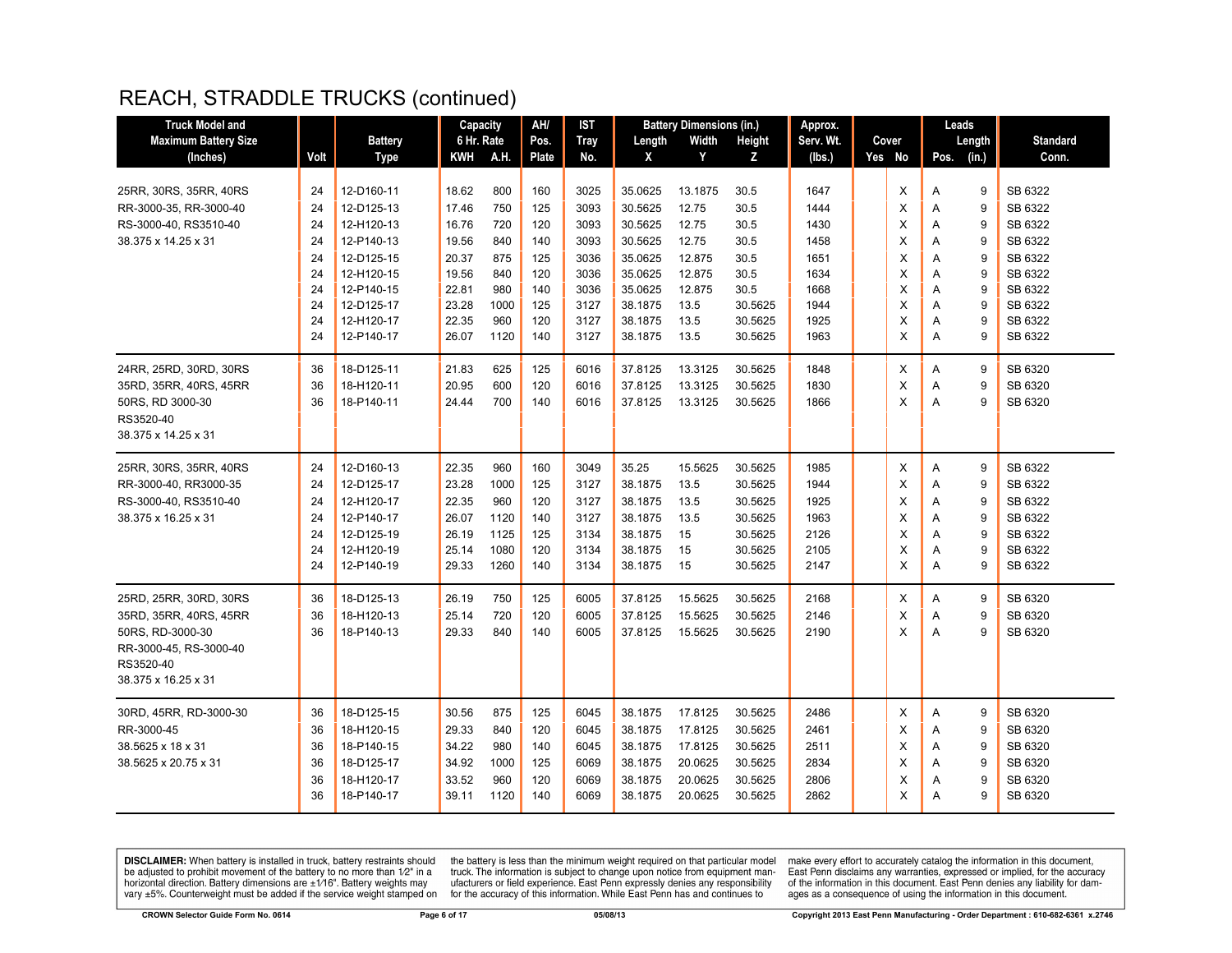| <b>Truck Model and</b>       |      |                | Capacity   |      | AH/          | IST         |         | <b>Battery Dimensions (in.)</b> |         | Approx.   |          | Leads          |                 |
|------------------------------|------|----------------|------------|------|--------------|-------------|---------|---------------------------------|---------|-----------|----------|----------------|-----------------|
| <b>Maximum Battery Size</b>  |      | <b>Battery</b> | 6 Hr. Rate |      | Pos.         | <b>Tray</b> | Length  | Width                           | Height  | Serv. Wt. | Cover    | Length         | <b>Standard</b> |
| (Inches)                     | Volt | <b>Type</b>    | KWH        | A.H. | <b>Plate</b> | No.         | X       | Y                               | Z       | (lbs.)    | Yes No   | (in.)<br>Pos.  | Conn.           |
|                              |      |                |            |      |              |             |         |                                 |         |           |          |                |                 |
| RR5010-35                    | 24   | 12-D160-9      | 14.90      | 640  | 160          | 3511        | 35.0625 | 10.9375                         | 30.5    | 1309      | X        | D-Rear<br>- 18 | SB 6322         |
| 38.375 x 12.1875 x 31        | 24   | 12-D125-13     | 17.46      | 750  | 125          | 3176        | 35.5625 | 11.5625                         | 30.5    | 1457      | X        | D-Rear<br>18   | SB 6322         |
| Min. Battery Wt. - 1300 lbs. | 24   | 12-H120-13     | 16.76      | 720  | 120          | 3176        | 35.5625 | 11.5625                         | 30.5    | 1442      | X        | D-Rear<br>18   | SB 6322         |
|                              | 24   | 12-P140-13     | 19.56      | 840  | 140          | 3176        | 35.5625 | 11.5625                         | 30.5    | 1472      | X        | D-Rear<br>- 18 | SB 6322         |
|                              | 24   | 12-D125-15     | 20.37      | 875  | 125          | 3115        | 38.0625 | 11.875                          | 30.5    | 1677      | X        | D-Rear<br>-18  | SB 6322         |
|                              | 24   | 12-H120-15     | 19.56      | 840  | 120          | 3115        | 38.0625 | 11.875                          | 30.5    | 1660      | X        | D-Rear<br>18   | SB 6322         |
|                              | 24   | 12-P140-15     | 22.81      | 980  | 140          | 3115        | 38.0625 | 11.875                          | 30.5    | 1694      | X        | D-Rear 18      | SB 6322         |
| RR5010-35, RR5010-40         | 24   | 12-D160-11     | 18.62      | 800  | 160          | 3025        | 35.0625 | 13.1875                         | 30.5    | 1647      | X        | D-Rear<br>-18  | SB 6322         |
| 38.375 x 14.25 x 31          | 24   | 12-D125-15     | 20.37      | 875  | 125          | 3036        | 35.0625 | 12.875                          | 30.5    | 1651      | X        | D-Rear<br>18   | SB 6322         |
| Min. Battery Wt. - 1600 lbs. | 24   | 12-H120-15     | 19.56      | 840  | 120          | 3036        | 35.0625 | 12.875                          | 30.5    | 1634      | $\times$ | D-Rear<br>-18  | SB 6322         |
|                              | 24   | 12-P140-15     | 22.81      | 980  | 140          | 3036        | 35.0625 | 12.875                          | 30.5    | 1668      | X        | D-Rear<br>- 18 | SB 6322         |
|                              | 24   | 12-D125-17     | 23.28      | 1000 | 125          | 3127        | 38.1875 | 13.5                            | 30.5625 | 1944      | X        | D-Rear<br>- 18 | SB 6322         |
|                              | 24   | 12-H120-17     | 22.35      | 960  | 120          | 3127        | 38.1875 | 13.5                            | 30.5625 | 1925      | X        | D-Rear<br>- 18 | SB 6322         |
|                              | 24   | 12-P140-17     | 26.07      | 1120 | 140          | 3127        | 38.1875 | 13.5                            | 30.5625 | 1963      | X        | D-Rear 18      | SB 6322         |
| RR5010-35, RR5010-40         | 24   | 12-D160-13     | 22.35      | 960  | 160          | 3049        | 35.25   | 15.5625                         | 30.5625 | 1985      | Х        | D-Rear 18      | SB 6322         |
| 38.375 x 16.25 x 31          | 24   | 12-D125-17     | 23.28      | 1000 | 125          | 3127        | 38.1875 | 13.5                            | 30.5625 | 1944      | $\times$ | D-Rear<br>- 18 | SB 6322         |
| Min. Battery Wt. - 1880 lbs. | 24   | 12-H120-17     | 22.35      | 960  | 120          | 3127        | 38.1875 | 13.5                            | 30.5625 | 1925      | X        | D-Rear<br>18   | SB 6322         |
|                              | 24   | 12-P140-17     | 26.07      | 1120 | 140          | 3127        | 38.1875 | 13.5                            | 30.5625 | 1963      | X        | D-Rear 18      | SB 6322         |
|                              | 24   | 12-D125-19     | 26.19      | 1125 | 125          | 3134        | 38.1875 | 15                              | 30.5625 | 2126      | X        | D-Rear<br>-18  | SB 6322         |
|                              | 24   | 12-H120-19     | 25.14      | 1080 | 120          | 3134        | 38.1875 | 15                              | 30.5625 | 2105      | X        | D-Rear<br>18   | SB 6322         |
|                              | 24   | 12-P140-19     | 29.33      | 1260 | 140          | 3134        | 38.1875 | 15                              | 30.5625 | 2147      | X        | D-Rear 18      | SB 6322         |
| RR5020-35                    | 36   | 18-D125-9      | 17.46      | 500  | 125          | 6063        | 37.6875 | 10.9375                         | 30.5    | 1495      | X        | D-Rear 18      | SB 6320         |
| 38.375 x 12.1875 x 31        | 36   | 18-H120-9      | 16.76      | 480  | 120          | 6063        | 37.6875 | 10.9375                         | 30.5    | 1480      | X        | D-Rear<br>18   | SB 6320         |
| Min. Battery Wt. - 1300 lbs. | 36   | 18-P140-9      | 19.56      | 560  | 140          | 6063        | 37.6875 | 10.9375                         | 30.5    | 1510      | X        | D-Rear 18      | SB 6320         |
| RR5020-35, RD5020-30         | 36   | 18-D125-11     | 21.83      | 625  | 125          | 6016        | 37.8125 | 13.3125                         | 30.5625 | 1848      | Х        | D-Rear 18      | SB 6320         |
| 38.375 x 14.25 x 31          | 36   | 18-H120-11     | 20.95      | 600  | 120          | 6016        | 37.8125 | 13.3125                         | 30.5625 | 1830      | X        | D-Rear<br>-18  | SB 6320         |
| Min. Battery Wt. - 1600 lbs. | 36   | 18-P140-11     | 24.44      | 700  | 140          | 6016        | 37.8125 | 13.3125                         | 30.5625 | 1866      | X        | D-Rear<br>- 18 | SB 6320         |
|                              |      |                |            |      |              |             |         |                                 |         |           |          |                |                 |
| RR5020-35, RD5020-30         | 36   | 18-D125-13     | 26.19      | 750  | 125          | 6005        | 37.8125 | 15.5625                         | 30.5625 | 2168      | X        | D-Rear<br>-18  | SB 6320         |
| RD5060S-30, RD5080S-30       | 36   | 18-H120-13     | 25.14      | 720  | 120          | 6005        | 37.8125 | 15.5625                         | 30.5625 | 2146      | X        | D-Rear<br>-18  | SB 6320         |
| RR5020-45, RR5060S-45        | 36   | 18-P140-13     | 29.33      | 840  | 140          | 6005        | 37.8125 | 15.5625                         | 30.5625 | 2190      | X        | D-Rear<br>-18  | SB 6320         |
| RR5080S-45                   |      |                |            |      |              |             |         |                                 |         |           |          |                |                 |
| 38.375 x 16.25 x 31          |      |                |            |      |              |             |         |                                 |         |           |          |                |                 |
| Min. Battery Wt. - 2000 lbs. |      |                |            |      |              |             |         |                                 |         |           |          |                |                 |
|                              |      |                |            |      |              |             |         |                                 |         |           |          |                |                 |

**DISCLAIMER:** When battery is installed in truck, battery restraints should be adjusted to prohibit movement of the battery to no more than  $12^v$  in a horizontal direction. Battery dimensions are  $\pm 1/16^v$ . Battery wei

the battery is less than the minimum weight required on that particular model<br>truck. The information is subject to change upon notice from equipment man-<br>ufacturers or field experience. East Penn expressly denies any respo for the accuracy of this information. While East Penn has and continues to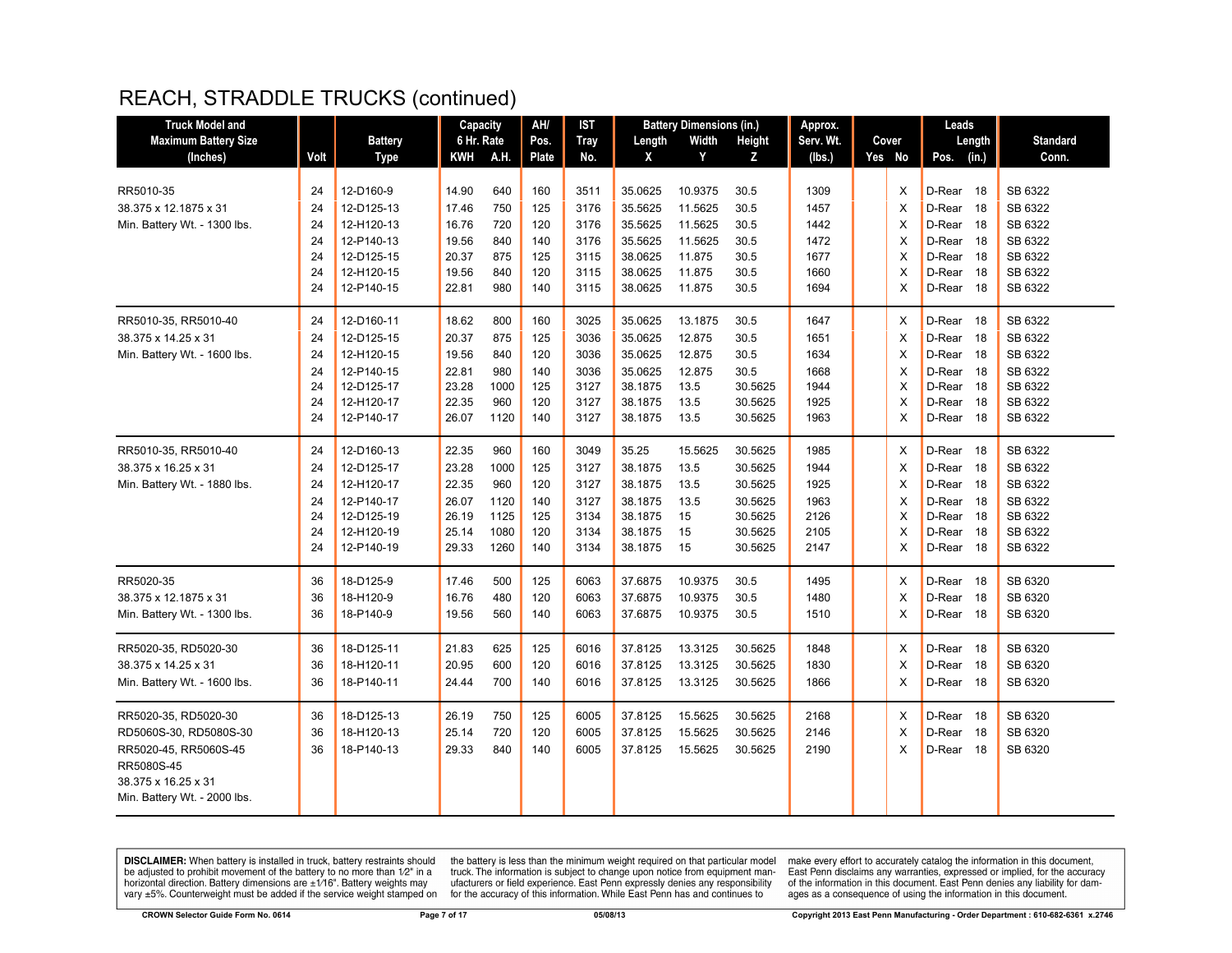| <b>Truck Model and</b>       |      |                | Capacity   |      | AH/   | <b>IST</b>  |         | <b>Battery Dimensions (in.)</b> |         | Approx.   |          | Leads                |        |                 |
|------------------------------|------|----------------|------------|------|-------|-------------|---------|---------------------------------|---------|-----------|----------|----------------------|--------|-----------------|
| <b>Maximum Battery Size</b>  |      | <b>Battery</b> | 6 Hr. Rate |      | Pos.  | <b>Tray</b> | Length  | Width                           | Height  | Serv. Wt. | Cover    |                      | Length | <b>Standard</b> |
| (Inches)                     | Volt | Type           | KWH        | A.H. | Plate | No.         | X       | Y                               | z       | (lbs.)    | Yes No   | Pos.                 | (in.)  | Conn.           |
| RR5020-45, RD5020-30         | 36   | 18-D125-15     | 30.56      | 875  | 125   | 6045        | 38.1875 | 17.8125                         | 30.5625 | 2486      | X        | D-Rear 18            |        | SB 6320         |
| 38.6875 x 18 x 31            | 36   | 18-H120-15     | 29.33      | 840  | 120   | 6045        | 38.1875 | 17.8125                         | 30.5625 | 2461      | $\times$ | D-Rear               | 18     | SB 6320         |
| Min. Battery Wt. - 2280 lbs. | 36   | 18-P140-15     | 34.22      | 980  | 140   | 6045        | 38.1875 | 17.8125                         | 30.5625 | 2511      | $\times$ | D-Rear 18            |        | SB 6320         |
| RR5020-45, RD5020-30         | 36   | 18-D125-17     | 34.92      | 1000 | 125   | 6069        | 38.1875 | 20.0625                         | 30.5625 | 2834      | X        | D-Rear <sub>21</sub> |        | SB 6320         |
| RD5060S-30, RD5080S-30       | 36   | 18-H120-17     | 33.52      | 960  | 120   | 6069        | 38.1875 | 20.0625                         | 30.5625 | 2806      | X        | D-Rear 21            |        | SB 6320         |
| RR5060S-45, RR5080S-45       | 36   | 18-P140-17     | 39.11      | 1120 | 140   | 6069        | 38.1875 | 20.0625                         | 30.5625 | 2862      | X        | D-Rear <sub>21</sub> |        | SB 6320         |
| 38.6875 x 20.75 x 31         |      |                |            |      |       |             |         |                                 |         |           |          |                      |        |                 |
| Min. Battery Wt. - 2600 lbs. |      |                |            |      |       |             |         |                                 |         |           |          |                      |        |                 |
| RD5795S, RR5725-45           | 24   | 12-D125-19     | 26.19      | 1125 | 125   | 3953        | 38.1875 | 15.75                           | 30.5625 | 2146      | Χ        | Α                    | 11     | SB6320          |
| <b>RR5795S</b>               | 24   | 12-H120-19     | 25.14      | 1080 | 120   | 3953        | 38.1875 | 15.75                           | 30.5625 | 2125      | $\times$ | A                    | 11     | SB6320          |
| 38.6875 x 16.25 x 31         | 24   | 12-P140-19     | 29.33      | 1260 | 140   | 3953        | 38.1875 | 15.75                           | 30.5625 | 2167      | $\times$ | A                    | 11     | SB6320          |
| Compartment "C"              |      |                |            |      |       |             |         |                                 |         |           |          |                      |        |                 |
| RD5795S, RR5725-45           | 36   | 18-D125-15     | 30.56      | 875  | 125   | 6045        | 38.1875 | 17.8125                         | 30.5625 | 2486      | Х        | Α                    | 11     | SB6320          |
| <b>RR5795S</b>               | 36   | 18-H120-15     | 29.33      | 840  | 120   | 6045        | 38.1875 | 17.8125                         | 30.5625 | 2461      | $\times$ | A                    | 11     | SB6320          |
| 38.6875 x 18 x 31            | 36   | 18-P140-15     | 34.22      | 980  | 140   | 6045        | 38.1875 | 17.8125                         | 30.5625 | 2511      | X        | A                    | 11     | SB6320          |
| Compartment "D"              |      |                |            |      |       |             |         |                                 |         |           |          |                      |        |                 |
|                              |      |                |            |      |       |             |         |                                 |         |           |          |                      |        |                 |
| RD5795S, RR5725-45           | 36   | 18-D125-17     | 34.92      | 1000 | 125   | 6069        | 38.1875 | 20.0625                         | 30.5625 | 2834      | X        | A                    | 11     | SB6320          |
| <b>RR5795S</b>               | 36   | 18-H120-17     | 33.52      | 960  | 120   | 6069        | 38.1875 | 20.0625                         | 30.5625 | 2806      | X        | A                    | 11     | SB6320          |
| 38.6875 x 20.75 x 31         | 36   | 18-P140-17     | 39.11      | 1120 | 140   | 6069        | 38.1875 | 20.0625                         | 30.5625 | 2862      | $\times$ | A                    | 11     | SB6320          |
| Compartment "E'              |      |                |            |      |       |             |         |                                 |         |           |          |                      |        |                 |
| RM6095S, RM6025              | 36   | 18-D125-17     | 34.92      | 1000 | 125   | 6069        | 38.1875 | 20.0625                         | 30.5625 | 2834      | X        | A                    | 9      | SB6320          |
| <b>RMD6095S</b>              | 36   | 18-H120-17     | 33.52      | 960  | 120   | 6069        | 38.1875 | 20.0625                         | 30.5625 | 2806      | $\times$ | A                    | 9      | SB6320          |
| 38.6875 x 20.75 x 31         | 36   | 18-P140-17     | 39.11      | 1120 | 140   | 6069        | 38.1875 | 20.0625                         | 30.5625 | 2862      | X        | A                    | 9      | SB6320          |
| Compartment "E"              |      |                |            |      |       |             |         |                                 |         |           |          |                      |        |                 |
| RMD6025                      |      |                |            |      |       |             |         |                                 |         |           |          |                      |        |                 |
| RM6095S, RMD6095S            | 36   | 18-D125-19     | 39.29      | 1125 | 125   | 6089        | 38.1875 | 22.3125                         | 30.5625 | 3106      | X        | A                    | 9      | SB6320          |
| 38.6875 x 22.75 x 31         | 36   | 18-H120-19     | 37.71      | 1080 | 120   | 6089        | 38.1875 | 22.3125                         | 30.5625 | 3075      | X        | Α                    | 9      | SB6320          |
| Compartment "F"              | 36   | 18-P140-19     | 44.00      | 1260 | 140   | 6089        | 38.1875 | 22.3125                         | 30.5625 | 3137      | $\times$ | A                    | 9      | SB6320          |
|                              |      |                |            |      |       |             |         |                                 |         |           |          |                      |        |                 |
| RR5715-35, RR5715-40         | 24   | 12-D125-15     | 20.37      | 875  | 125   | 3A03        | 37.875  | 12.9375                         | 30.5    | 1600      | X        | A                    | 11     | SB6320          |
| 38.375 x 14.25 x 31          | 24   | 12-H120-15     | 19.56      | 840  | 120   | 3A03        | 37.875  | 12.9375                         | 30.5    | 1584      | X        | A                    | 11     | SB6320          |
| Compartment "B"              | 24   | 12-P140-15     | 22.81      | 980  | 140   | 3A03        | 37.875  | 12.9375                         | 30.5    | 1616      | X        | A                    | 11     | SB6320          |
|                              |      |                |            |      |       |             |         |                                 |         |           |          |                      |        |                 |

**DISCLAIMER:** When battery is installed in truck, battery restraints should be adjusted to prohibit movement of the battery to no more than  $1/2$ " in a horizontal direction. Battery dimensions are  $\pm 1/16$ ". Battery weig

the battery is less than the minimum weight required on that particular model<br>truck. The information is subject to change upon notice from equipment man-<br>ufacturers or field experience. East Penn expressly denies any respo for the accuracy of this information. While East Penn has and continues to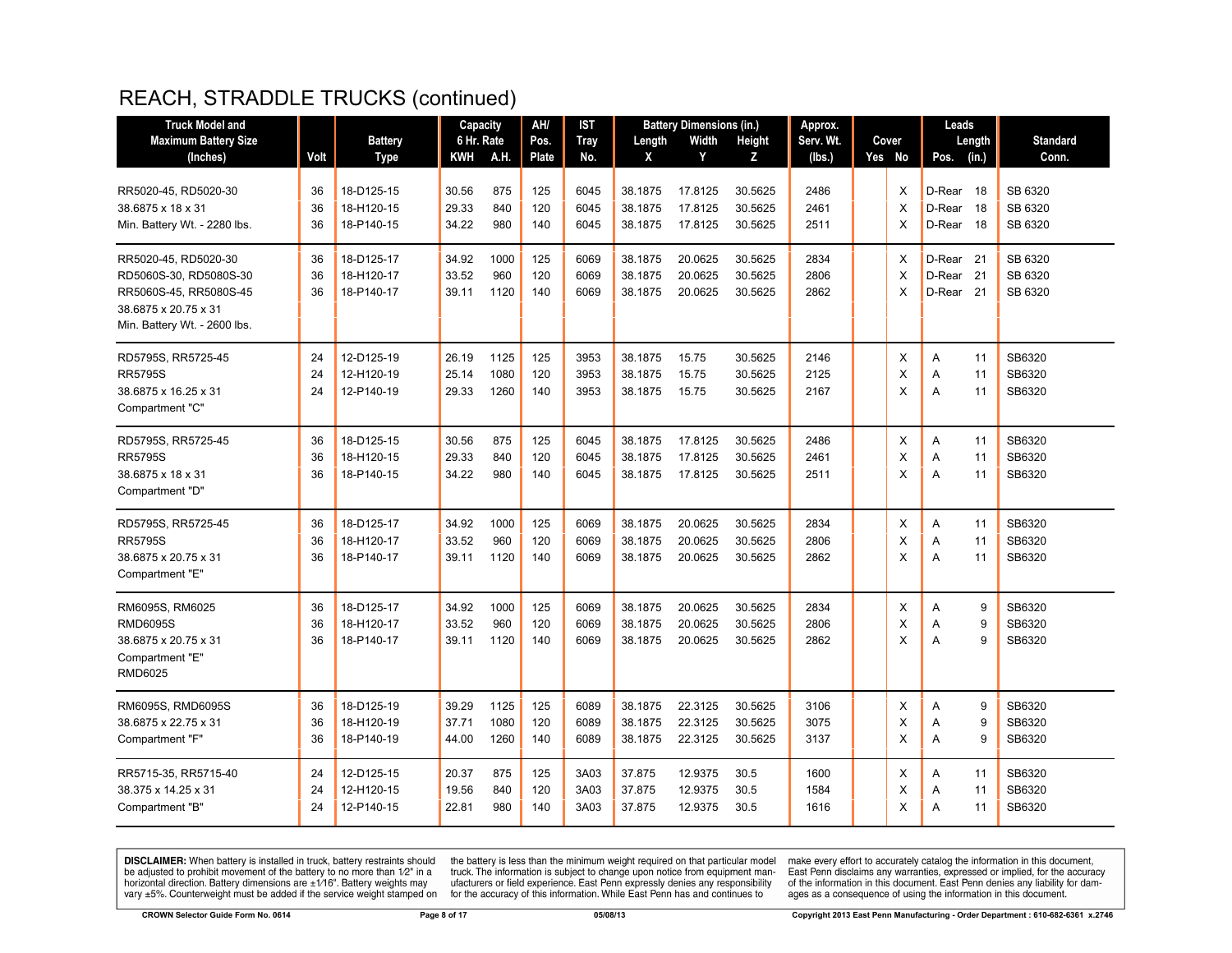| <b>Truck Model and</b>                  |      |                               | Capacity                 |      | AH/           | <b>IST</b>         |             | <b>Battery Dimensions (in.)</b> |             | Approx.             |                 | Leads          |                          |
|-----------------------------------------|------|-------------------------------|--------------------------|------|---------------|--------------------|-------------|---------------------------------|-------------|---------------------|-----------------|----------------|--------------------------|
| <b>Maximum Battery Size</b><br>(Inches) | Volt | <b>Battery</b><br><b>Type</b> | 6 Hr. Rate<br><b>KWH</b> | A.H. | Pos.<br>Plate | <b>Tray</b><br>No. | Length<br>X | Width<br>Y                      | Height<br>z | Serv. Wt.<br>(Ibs.) | Cover<br>Yes No | Length<br>Pos. | <b>Standard</b><br>Conn. |
|                                         |      |                               |                          |      |               |                    |             |                                 |             |                     |                 | (in.)          |                          |
| RR5725-35                               | 36   | 18-D125-11                    | 21.83                    | 625  | 125           | 6016               | 37.8125     | 13.3125                         | 30.5625     | 1848                | X               | 11<br>A        | SB6320                   |
| 38.375 x 14.25 x 31                     | 36   | 18-H120-11                    | 20.95                    | 600  | 120           | 6016               | 37.8125     | 13.3125                         | 30.5625     | 1830                | X               | 11<br>A        | SB6320                   |
| Compartment "B"                         | 36   | 18-P140-11                    | 24.44                    | 700  | 140           | 6016               | 37.8125     | 13.3125                         | 30.5625     | 1866                | X               | 11<br>A        | SB6320                   |
| RR5715-35, RR5715-40                    | 24   | 12-D125-15                    | 20.37                    | 875  | 125           | 3A01               | 35.875      | 15.75                           | 30.5625     | 1800                | X               | 11<br>A        | SB6320                   |
| 38.375 x 16.25 x 31                     | 24   | 12-H120-15                    | 19.56                    | 840  | 120           | 3A01               | 35.875      | 15.75                           | 30.5625     | 1782                | X               | 11<br>A        | SB6320                   |
| Compartment "C"                         | 24   | 12-P140-15                    | 22.81                    | 980  | 140           | 3A01               | 35.875      | 15.75                           | 30.5625     | 1818                | X               | 11<br>A        | SB6320                   |
| RR5725-35                               | 36   | 18-D125-13                    | 26.19                    | 750  | 125           | 6005               | 37.8125     | 15.5625                         | 30.5625     | 2168                | X               | 11<br>A        | SB6320                   |
| 38.375 x 16.25 x 31                     | 36   | 18-H120-13                    | 25.14                    | 720  | 120           | 6005               | 37.8125     | 15.5625                         | 30.5625     | 2146                | X               | 11<br>A        | SB6320                   |
| Compartment "C"                         | 36   | 18-P140-13                    | 29.33                    | 840  | 140           | 6005               | 37.8125     | 15.5625                         | 30.5625     | 2190                | X               | 11<br>A        | SB6320                   |
| SH5520-40, SHR5520-25                   | 24   | 12-D85-7                      | 5.94                     | 255  | 85            | 3079               | 33.5625     | 6.4375                          | 22.5625     | 567                 | X               | В<br>20        | SB6325                   |
| SHR5520-30                              | 24   | 12-H80-7                      | 5.59                     | 240  | 80            | 3079               | 33.5625     | 6.4375                          | 22.5625     | 544                 | X               | B<br>20        | SB6325                   |
| 34.375 x 6.625 x 24.8125                | 24   | 12-P95-7                      | 6.63                     | 285  | 95            | 3079               | 33.5625     | 6.4375                          | 22.5625     | 573                 | X               | B<br>20        | SB6325                   |
| SH5540-40. SHR5540-35                   | 24   | 12-D85-13                     | 11.87                    | 510  | 85            | 3082               | 30.5625     | 12.75                           | 22.625      | 1025                | X               | B<br>20        | SB6325                   |
| 31.125 x 13.125 x 24.8125               | 24   | 12-H80-13                     | 11.17                    | 480  | 80            | 3082               | 30.5625     | 12.75                           | 22.625      | 984                 | X               | B<br>20        | SB6325                   |
|                                         | 24   | 12-P95-13                     | 13.27                    | 570  | 95            | 3082               | 30.5625     | 12.75                           | 22.625      | 1035                | X               | В<br>20        | SB6325                   |
| SR5000 (46" COMPART)                    | 48   | 24-D125-15                    | 40.74                    | 875  | 125           | 7735               | 46.6875     | 19.3125                         | 30.5625     | 3266                | X               |                | SB6321                   |
| 46.9375 x 19.625 x 30.5625              | 48   | 24-H120-15                    | 39.11                    | 840  | 120           | 7735               | 46.6875     | 19.3125                         | 30.5625     | 3233                | X               |                | SB6321                   |
| (Actual Battery Dimensions)             | 48   | 24-P140-15                    | 45.63                    | 980  | 140           | 7735               | 46.6875     | 19.3125                         | 30.5625     | 3299                | X               |                | SB6321                   |
| SR5000 (48" COMPART)                    | 48   | 24-D125-15                    | 40.74                    | 875  | 125           | 7533               | 48          | 19.3125                         | 30.5625     | 3308                | X               |                | SB6321                   |
| 48.1875 x 19.625 x 30.5625              | 48   | 24-H120-15                    | 39.11                    | 840  | 120           | 7533               | 48          | 19.3125                         | 30.5625     | 3275                | X               |                | SB6321                   |
| (Actual Battery Dimensions)             | 48   | 24-P140-15                    | 45.63                    | 980  | 140           | 7533               | 48          | 19.3125                         | 30.5625     | 3341                | X               |                | SB6321                   |

H - Designates (H-Series battery type), Hydrasaver Product - Extended Watering Series.

### STAND-UP RIDERS

| <b>Truck Model and</b><br><b>Maximum Battery Size</b><br>(Inches) | Volt           | <b>Battery</b><br><b>Type</b>       | Capacity<br>6 Hr. Rate<br><b>KWH</b> | A.H.              | AH/<br>Pos.<br>Plate | <b>IST</b><br><b>Tray</b><br>No. | Length                        | <b>Battery Dimensions (in.)</b><br><b>Width</b> | Height               | <b>Approx.</b><br>Serv. Wt.<br>(lbs) | Yes | Cover<br>No | Pos.                                               | Leads<br>Length<br>(in.) | <b>Standard</b><br>Conn.      |
|-------------------------------------------------------------------|----------------|-------------------------------------|--------------------------------------|-------------------|----------------------|----------------------------------|-------------------------------|-------------------------------------------------|----------------------|--------------------------------------|-----|-------------|----------------------------------------------------|--------------------------|-------------------------------|
| <b>RC25</b><br>38.5625 x 11.4375 x 31                             | 36<br>36<br>36 | 18-D125-9<br>18-H120-9<br>18-P140-9 | 17.46<br>16.76<br>19.56              | 500<br>480<br>560 | 125<br>120<br>140    | 6063<br>6063<br>6063             | 37.6875<br>37.6875<br>37.6875 | 10.9375<br>10.9375<br>10.9375                   | 30.5<br>30.5<br>30.5 | 1495<br>1480<br>1510                 |     |             | $\overline{A}$<br>$\overline{A}$<br>$\overline{A}$ | Q                        | SB 6320<br>SB 6320<br>SB 6320 |

**DISCLAIMER:** When battery is installed in truck, battery restraints should be adjusted to prohibit movement of the battery to no more than 1/2" in a be added in the behavior of the behavior of the behavior of the behavior of the behavior of the behavior of the behavior of the behavior of the service weight sharped on vary  $\pm$ 5%. Counterweight must be added if the ser

the battery is less than the minimum weight required on that particular model<br>truck. The information is subject to change upon notice from equipment manufacturers or field experience. East Penn expressly denies any responsibility for the accuracy of this information. While East Penn has and continues to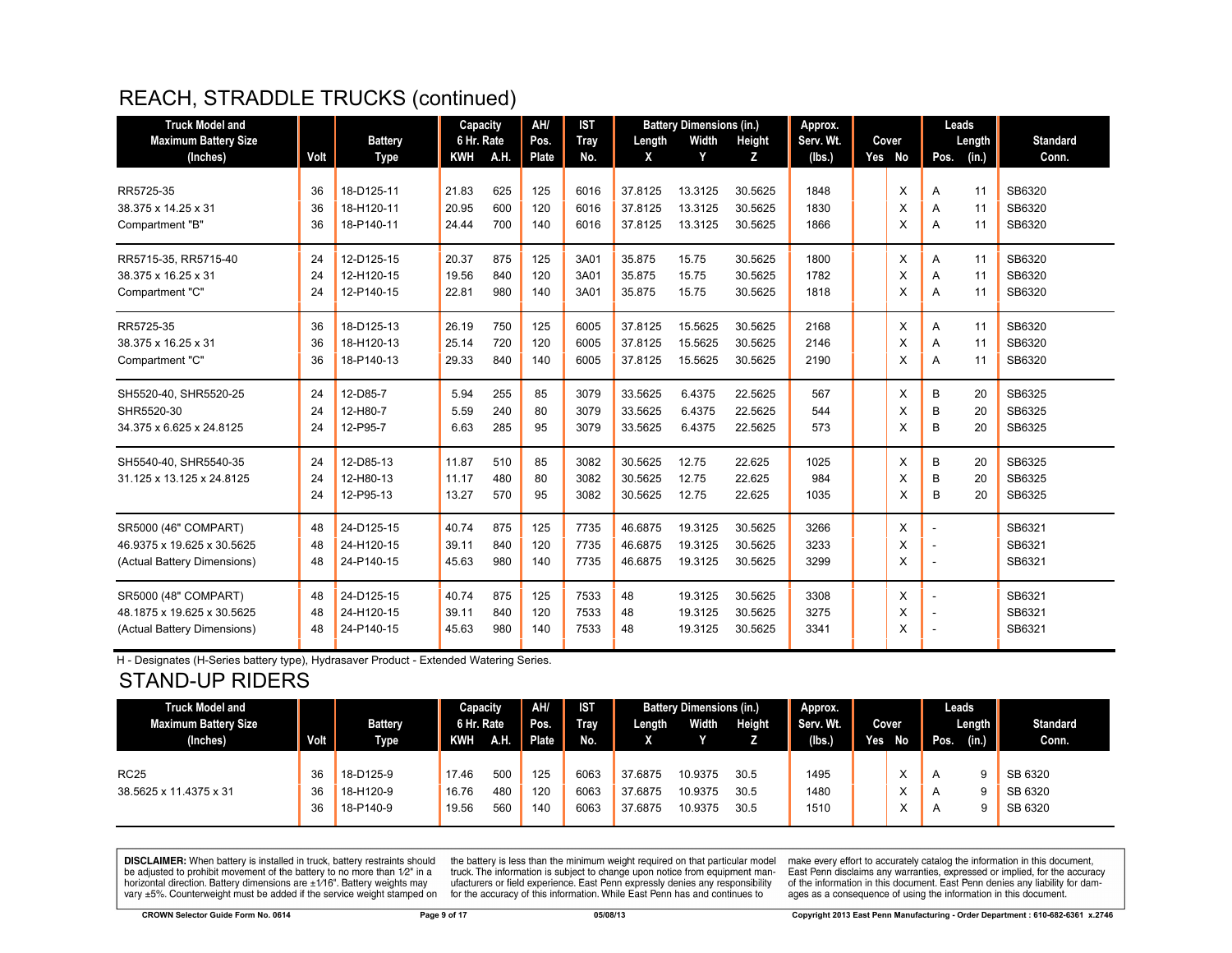## STAND-UP RIDERS (continued)

| <b>Truck Model and</b>      |      |                | Capacity   |      | AH/          | <b>IST</b> |         | <b>Battery Dimensions (in.)</b> |         | Approx.   |        |      | Leads  |                 |
|-----------------------------|------|----------------|------------|------|--------------|------------|---------|---------------------------------|---------|-----------|--------|------|--------|-----------------|
| <b>Maximum Battery Size</b> |      | <b>Battery</b> | 6 Hr. Rate |      | Pos.         | Tray       | Length  | Width                           | Height  | Serv. Wt. | Cover  |      | Length | <b>Standard</b> |
| (Inches)                    | Volt | Type           | <b>KWH</b> | A.H. | <b>Plate</b> | No.        | X       | Y                               | Z       | (lbs.)    | Yes No | Pos. | (in.)  | Conn.           |
|                             |      |                |            |      |              |            |         |                                 |         |           |        |      |        |                 |
| RC25, RC30, RC3020-30       | 36   | 18-D125-11     | 21.83      | 625  | 125          | 6016       | 37.8125 | 13.3125                         | 30.5625 | 1848      | X      | Α    | 9      | SB 6320         |
| 38.5625 x 13.6875 x 31      | 36   | 18-H120-11     | 20.95      | 600  | 120          | 6016       | 37.8125 | 13.3125                         | 30.5625 | 1830      | X      | A    | 9      | SB 6320         |
|                             | 36   | 18-P140-11     | 24.44      | 700  | 140          | 6016       | 37.8125 | 13.3125                         | 30.5625 | 1866      | X      | A    | 9      | SB 6320         |
| RC30, RC3020-30             | 36   | 18-D125-13     | 26.19      | 750  | 125          | 6005       | 37.8125 | 15.5625                         | 30.5625 | 2168      | X      | A    | 9      | SB 6320         |
| 38.5625 x 15.875 x 31       | 36   | 18-H120-13     | 25.14      | 720  | 120          | 6005       | 37.8125 | 15.5625                         | 30.5625 | 2146      | X      | A    | 9      | SB 6320         |
|                             | 36   | 18-P140-13     | 29.33      | 840  | 140          | 6005       | 37.8125 | 15.5625                         | 30.5625 | 2190      | X      | A    | 9      | SB 6320         |
| RC30, RC3020-35, RC35       | 36   | 18-D125-15     | 30.56      | 875  | 125          | 6045       | 38.1875 | 17.8125                         | 30.5625 | 2486      | X      | A    | 9      | SB 6320         |
| 38.5625 x 18.375 x 31       | 36   | 18-H120-15     | 29.33      | 840  | 120          | 6045       | 38.1875 | 17.8125                         | 30.5625 | 2461      | X      | A    | 9      | SB 6320         |
|                             | 36   | 18-P140-15     | 34.22      | 980  | 140          | 6045       | 38.1875 | 17.8125                         | 30.5625 | 2511      | X      | A    | 9      | SB 6320         |
|                             |      |                |            |      |              |            |         |                                 |         |           |        |      |        |                 |
| RC3020-40, RC40             | 36   | 18-D125-17     | 34.92      | 1000 | 125          | 6069       | 38.1875 | 20.0625                         | 30.5625 | 2834      | X      | A    | 9      | SB 6320         |
| 38.5625 x 20.75 x 31        | 36   | 18-H120-17     | 33.52      | 960  | 120          | 6069       | 38.1875 | 20.0625                         | 30.5625 | 2806      | X      | A    | 9      | SB 6320         |
|                             | 36   | 18-P140-17     | 39.11      | 1120 | 140          | 6069       | 38.1875 | 20.0625                         | 30.5625 | 2862      | X      | A    | 9      | SB 6320         |
| RC5510-30, RC5515-30        | 36   | 18-D125-11     | 21.83      | 625  | 125          | 6016       | 37.8125 | 13.3125                         | 30.5625 | 1848      | X      | A    | 9      | SB6320          |
| 38.5625 x 13.625 x 31       | 36   | 18-H120-11     | 20.95      | 600  | 120          | 6016       | 37.8125 | 13.3125                         | 30.5625 | 1830      | X      | A    | 9      | SB6320          |
|                             | 36   | 18-P140-11     | 24.44      | 700  | 140          | 6016       | 37.8125 | 13.3125                         | 30.5625 | 1866      | X      | A    | 9      | SB6320          |
| RC5520-30, RC5525-30        | 36   | 18-D125-13     | 26.19      | 750  | 125          | 6005       | 37.8125 | 15.5625                         | 30.5625 | 2168      | X      | Α    | 9      | SB6320          |
| 38.5625 x 15.875 x 31       | 36   | 18-H120-13     | 25.14      | 720  | 120          | 6005       | 37.8125 | 15.5625                         | 30.5625 | 2146      | X      | A    | 9      | SB6320          |
|                             | 36   | 18-P140-13     | 29.33      | 840  | 140          | 6005       | 37.8125 | 15.5625                         | 30.5625 | 2190      | X      | A    | 9      | SB6320          |
|                             |      |                |            |      |              |            |         |                                 |         |           |        |      |        |                 |
| RC5530-30, RC5530-35        | 36   | 18-D125-15     | 30.56      | 875  | 125          | 6045       | 38.1875 | 17.8125                         | 30.5625 | 2486      | X      | A    | 9      | SB6320          |
| RC5535-30, RC5535-35        | 36   | 18-H120-15     | 29.33      | 840  | 120          | 6045       | 38.1875 | 17.8125                         | 30.5625 | 2461      | X      | A    | 9      | SB6320          |
| 38.5625 x 18.1875 x 31      | 36   | 18-P140-15     | 34.22      | 980  | 140          | 6045       | 38.1875 | 17.8125                         | 30.5625 | 2511      | X      | Α    | 9      | SB6320          |
| RC5540-40, RC5540-45        | 36   | 18-D125-17     | 34.92      | 1000 | 125          | 6069       | 38.1875 | 20.0625                         | 30.5625 | 2834      | X      | Α    | 9      | SB6320          |
| 38.5625 x 20.5 x 31         | 36   | 18-H120-17     | 33.52      | 960  | 120          | 6069       | 38.1875 | 20.0625                         | 30.5625 | 2806      | X      | Α    | 9      | SB6320          |
|                             | 36   | 18-P140-17     | 39.11      | 1120 | 140          | 6069       | 38.1875 | 20.0625                         | 30.5625 | 2862      | X      | A    | 9      | SB6320          |
|                             |      |                |            |      |              |            |         |                                 |         |           |        |      |        |                 |

H - Designates (H-Series battery type), Hydrasaver Product - Extended Watering Series.

**DISCLAIMER:** When battery is installed in truck, battery restraints should be adjusted to prohibit movement of the battery to no more than  $1/2$ " in a horizontal direction. Battery dimensions are  $\pm 1/16$ ". Battery weig

the battery is less than the minimum weight required on that particular model<br>truck. The information is subject to change upon notice from equipment manufacturers or field experience. East Penn expressly denies any responsibility for the accuracy of this information. While East Penn has and continues to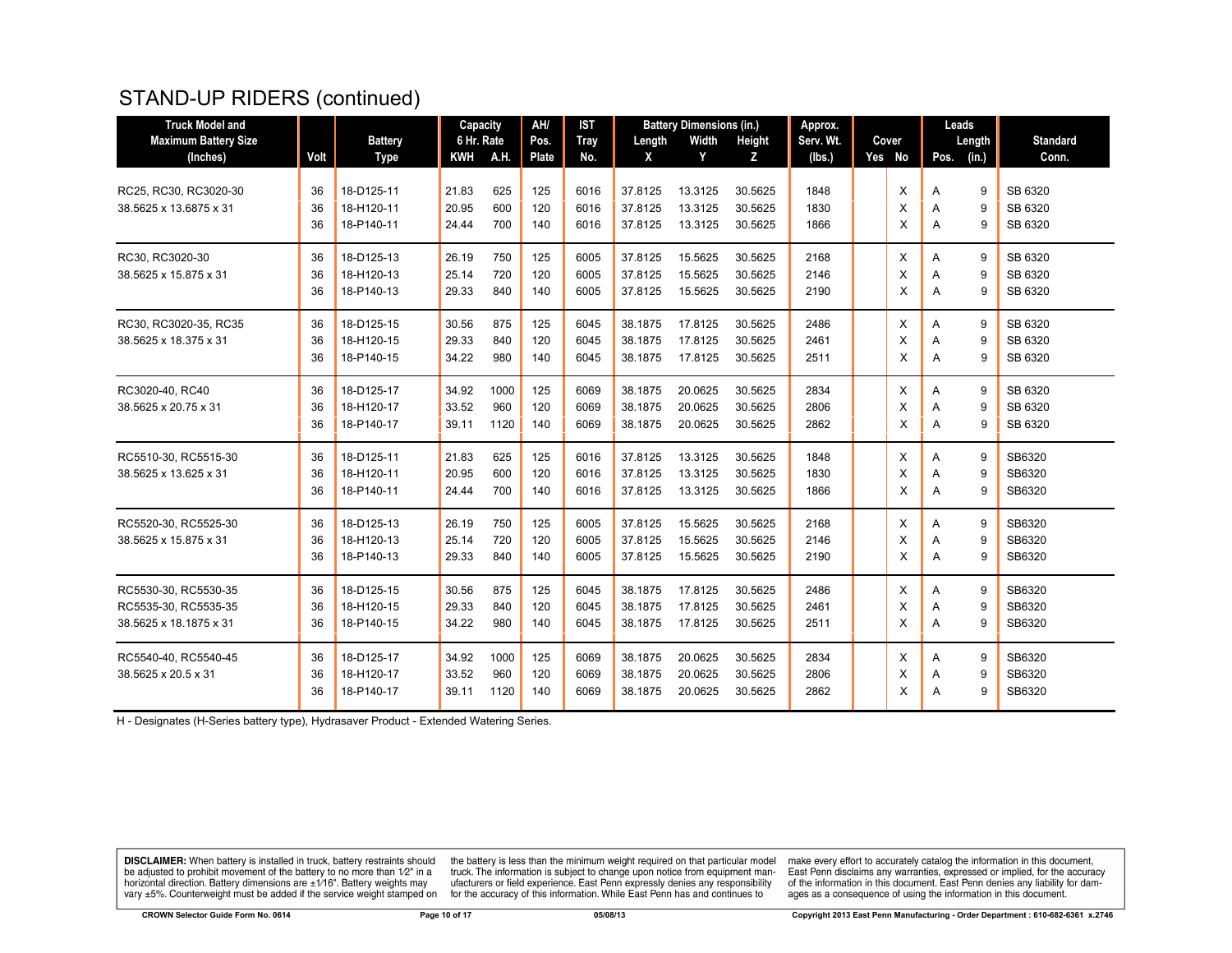# THREE WHEEL SIT-DOWN RIDERS

| <b>Truck Model and</b>      |      |                | Capacity   |             | AH/   | <b>IST</b>  |         | <b>Battery Dimensions (in.)</b> |         | Approx.   |        | Leads |        |                 |
|-----------------------------|------|----------------|------------|-------------|-------|-------------|---------|---------------------------------|---------|-----------|--------|-------|--------|-----------------|
| <b>Maximum Battery Size</b> |      | <b>Battery</b> | 6 Hr. Rate |             | Pos.  | <b>Tray</b> | Length  | Width                           | Height  | Serv. Wt. | Cover  |       | Length | <b>Standard</b> |
| (Inches)                    | Volt | <b>Type</b>    | KWH        | <b>A.H.</b> | Plate | No.         | X       | Y                               | Z       | (lbs.)    | Yes No | Pos.  | (in.)  | Conn.           |
|                             |      |                |            |             |       |             |         |                                 |         |           |        |       |        |                 |
| <b>SC25</b>                 | 36   | 18-D85-13      | 17.81      | 510         | 85    | 6062        | 37.6875 | 15.4375                         | 22.625  | 1507      | X      | A     | 9      | SB 6320         |
| 38.625 x 15.875 x 23.125    | 36   | 18-H80-13      | 16.76      | 480         | 80    | 6062        | 37.6875 | 15.4375                         | 22.625  | 1447      | X      | Α     | 9      | SB 6320         |
|                             | 36   | 18-P95-13      | 19.90      | 570         | 95    | 6062        | 37.6875 | 15.4375                         | 22.625  | 1522      | X      | A     | 9      | SB 6320         |
| <b>SC25</b>                 | 36   | 18-D85-15      | 20.78      | 595         | 85    | 6002        | 38.1875 | 17.8125                         | 22.6875 | 1780      | X      | A     | 9      | SB 6320         |
| 38.625 x 18.375 x 23.125    | 36   | 18-H80-15      | 19.56      | 560         | 80    | 6002        | 38.1875 | 17.8125                         | 22.6875 | 1709      | X      | A     | 9      | SB 6320         |
|                             | 36   | 18-P95-15      | 23.22      | 665         | 95    | 6002        | 38.1875 | 17.8125                         | 22.6875 | 1798      | X      | A     | 9      | SB 6320         |
| <b>SC30</b>                 | 36   | 18-D85-17      | 23.75      | 680         | 85    | 6015        | 38.1875 | 20.0625                         | 22.6875 | 2045      | X      | A     | 9      | SB 6320         |
| 38.5625 x 20.625 x 23.125   | 36   | 18-H80-17      | 22.35      | 640         | 80    | 6015        | 38.1875 | 20.0625                         | 22.6875 | 1963      | X      | Α     | 9      | SB 6320         |
|                             | 36   | 18-P95-17      | 26.54      | 760         | 95    | 6015        | 38.1875 | 20.0625                         | 22.6875 | 2065      | X      | A     | 9      | SB 6320         |
| SC30, SC35                  | 36   | 18-D85-19      | 26.71      | 765         | 85    | 6041        | 38.1875 | 22.3125                         | 22.6875 | 2242      | X      | A     | 9      | SB 6320         |
| 38.5625 x 22.8125 x 23.125  | 36   | 18-H80-19      | 25.14      | 720         | 80    | 6041        | 38.1875 | 22.3125                         | 22.6875 | 2152      | X      | Α     | 9      | SB 6320         |
|                             | 36   | 18-P95-19      | 29.86      | 855         | 95    | 6041        | 38.1875 | 22.3125                         | 22.6875 | 2264      | X      | A     | 9      | SB 6320         |
| SC4010-30, SC4510-30        | 36   | 18-D85-13      | 17.81      | 510         | 85    | 6062        | 37.6875 | 15.4375                         | 22.625  | 1507      | X      | Α     | 9      | SB6320          |
| 38.8125 x 16.0625 x 22.8125 | 36   | 18-H80-13      | 16.76      | 480         | 80    | 6062        | 37.6875 | 15.4375                         | 22.625  | 1447      | X      | A     | 9      | SB6320          |
|                             | 36   | 18-P95-13      | 19.90      | 570         | 95    | 6062        | 37.6875 | 15.4375                         | 22.625  | 1522      | X      | Α     | 9      | SB6320          |
| SC4020-30, SC4020-35        | 36   | 18-D85-17      | 23.75      | 680         | 85    | 6015        | 38.1875 | 20.0625                         | 22.6875 | 2045      | X      | A     | 9      | SB 6320         |
| SC4520-30, SC4520-35        | 36   | 18-H80-17      | 22.35      | 640         | 80    | 6015        | 38.1875 | 20.0625                         | 22.6875 | 1963      | X      | A     | 9      | SB 6320         |
| 38.8125 x 20.5 x 22.8125    | 36   | 18-P95-17      | 26.54      | 760         | 95    | 6015        | 38.1875 | 20.0625                         | 22.6875 | 2065      | X      | A     | 9      | SB 6320         |
| SC4040-30, SC4040-35        | 36   | 18-D85-21      | 29.68      | 850         | 85    | 6010        | 38.1875 | 24.5625                         | 22.6875 | 2466      | X      | A     | 9      | SB 6320         |
| SC4540-35, SC4540-40        | 36   | 18-H80-21      | 27.94      | 800         | 80    | 6010        | 38.1875 | 24.5625                         | 22.6875 | 2367      | X      | Α     | 9      | SB 6320         |
| 38.8125 x 24.875 x 22.8125  | 36   | 18-P95-21      | 33.17      | 950         | 95    | 6010        | 38.1875 | 24.5625                         | 22.6875 | 2491      | X      | A     | 9      | SB 6320         |
| SC522X-30, SC522X-35        | 36   | 18-D85-17      | 23.75      | 680         | 85    | 6015        | 38.1875 | 20.0625                         | 22.6875 | 2045      | X      | A     | 9      | SB6320          |
| 38.8125 x 20.875 x 22.8125  | 36   | 18-H80-17      | 22.35      | 640         | 80    | 6015        | 38.1875 | 20.0625                         | 22.6875 | 1963      | X      | A     | 9      | SB6320          |
|                             | 36   | 18-P95-17      | 26.54      | 760         | 95    | 6015        | 38.1875 | 20.0625                         | 22.6875 | 2065      | X      | Α     | 9      | SB6320          |
| SC524X-35, SC524X-40        | 36   | 18-D85-21      | 29.68      | 850         | 85    | 6010        | 38.1875 | 24.5625                         | 22.6875 | 2466      | X      | Α     | 9      | SB6320          |
| 38.8125 x 25.125 x 22.8125  | 36   | 18-H80-21      | 27.94      | 800         | 80    | 6010        | 38.1875 | 24.5625                         | 22.6875 | 2367      | X      | A     | 9      | SB6320          |
|                             | 36   | 18-P95-21      | 33.17      | 950         | 95    | 6010        | 38.1875 | 24.5625                         | 22.6875 | 2491      | X      | A     | 9      | SB6320          |

**DISCLAIMER:** When battery is installed in truck, battery restraints should be adjusted to prohibit movement of the battery to no more than  $1/2$ " in a horizontal direction. Battery dimensions are  $\pm 1/16$ ". Battery weig vary ±5%. Counterweight must be added if the service weight stamped on

the battery is less than the minimum weight required on that particular model<br>truck. The information is subject to change upon notice from equipment man-<br>ufacturers or field experience. East Penn expressly denies any respo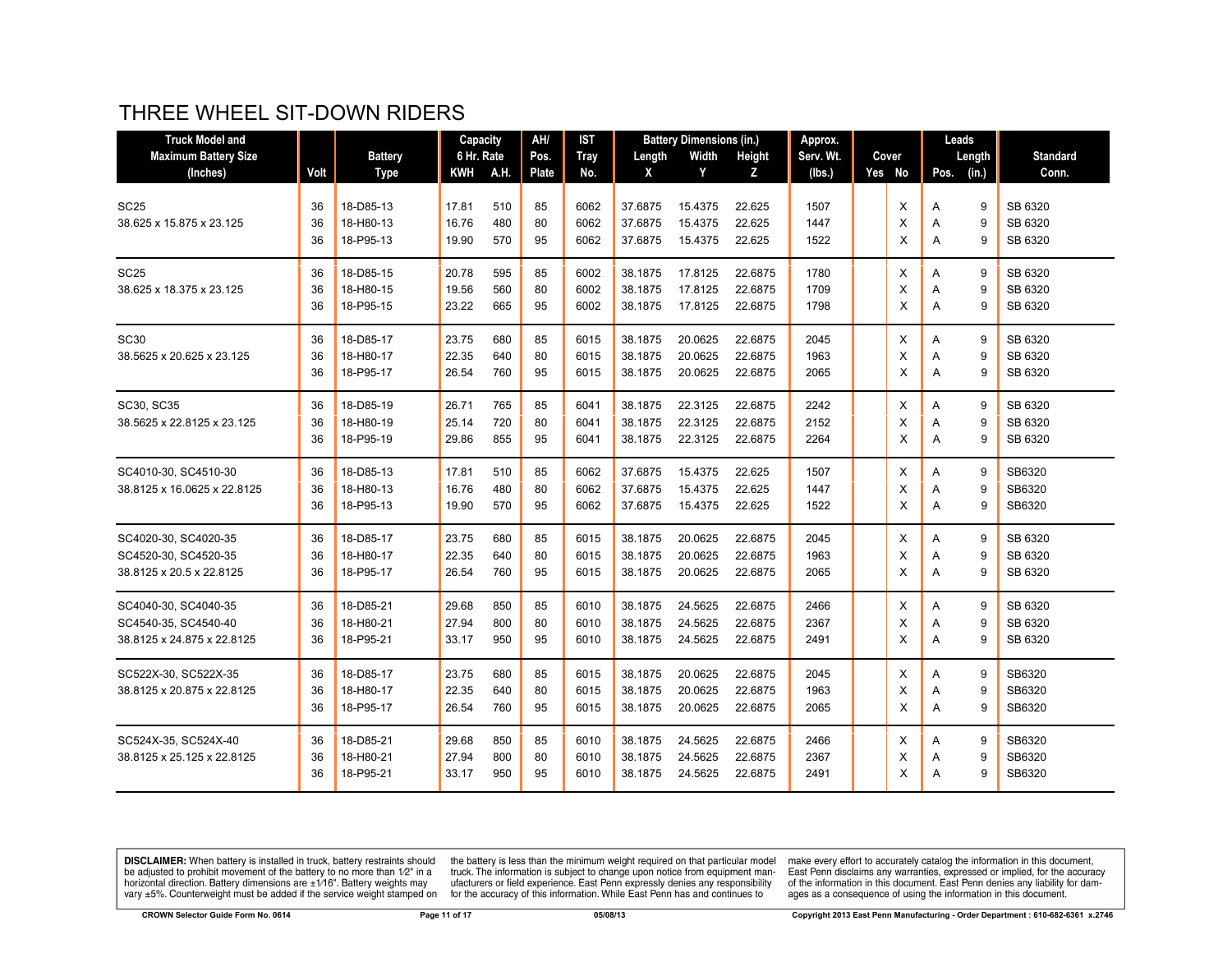# THREE WHEEL SIT-DOWN RIDERS (continued)

| <b>Truck Model and</b><br><b>Maximum Battery Size</b> |      | <b>Battery</b> | Capacity<br>6 Hr. Rate |      | AH/<br>Pos. | <b>IST</b><br><b>Tray</b> | Length  | <b>Battery Dimensions (in.)</b><br>Width | Height  | Approx.<br>Serv. Wt. |     | Cover |      | Leads<br>Length | <b>Standard</b> |
|-------------------------------------------------------|------|----------------|------------------------|------|-------------|---------------------------|---------|------------------------------------------|---------|----------------------|-----|-------|------|-----------------|-----------------|
| (Inches)                                              | Volt | Type           | KWH                    | A.H. | Plate       | No.                       | X       |                                          | z       | (lbs.)               | Yes | No    | Pos. | (in.)           | Conn.           |
|                                                       |      |                |                        |      |             |                           |         |                                          |         |                      |     |       |      |                 |                 |
| SC521X-30                                             | 36   | 18-D125-13     | 26.19                  | 750  | 125         | 6D44                      | 38.25   | 16.0625                                  | 30.5625 | 2170                 |     | X     | A    | 9               | SB6320          |
| 38.8125 x 16.6875 x 31                                | 36   | 18-H120-13     | 25.14                  | 720  | 120         | 6D44                      | 38.25   | 16.0625                                  | 30.5625 | 2148                 |     | X     | A    | 9               | SB6320          |
|                                                       | 36   | 18-P140-13     | 29.33                  | 840  | 140         | 6D44                      | 38.25   | 16.0625                                  | 30.5625 | 2192                 |     | X     | A    | 9               | SB6320          |
| SC521X-30                                             | 48   | 24-D85-9       | 15.83                  | 340  | 85          | 7885                      | 38.3125 | 16.125                                   | 22.625  | 1471                 |     | X     | A    | 9               | SB6320          |
| 38.8125 x 16.625 x 22.8125                            | 48   | 24-H80-9       | 14.90                  | 320  | 80          | 7885                      | 38.3125 | 16.125                                   | 22.625  | 1412                 |     | X     | A    | 9               | SB6320          |
|                                                       | 48   | 24-P95-9       | 17.69                  | 380  | 95          | 7885                      | 38.3125 | 16.125                                   | 22.625  | 1486                 |     | X     | A    | 9               | SB6320          |
| SC522X-30, SC522X-35                                  | 48   | 24-D85-13      | 23.75                  | 510  | 85          | 7071                      | 38.125  | 20.4375                                  | 22.6875 | 2022                 |     | X     | A    | 9               | SB6320          |
| 38.8125 x 20.875 x 22.8125                            | 48   | 24-H80-13      | 22.35                  | 480  | 80          | 7071                      | 38.125  | 20.4375                                  | 22.6875 | 1941                 |     | X     | A    | 9               | SB6320          |
|                                                       | 48   | 24-P95-13      | 26.54                  | 570  | 95          | 7071                      | 38.125  | 20.4375                                  | 22.6875 | 2042                 |     | x     | A    | 9               | SB6320          |
| SC524X-35, SC524X-40                                  | 48   | 24-D85-15      | 27.70                  | 595  | 85          | 7031                      | 38.1875 | 23.5625                                  | 22.6875 | 2332                 |     | X     | A    | 9               | SB6320          |
| 38.8125 x 25.125 x 22.8125                            | 48   | 24-H80-15      | 26.07                  | 560  | 80          | 7031                      | 38.1875 | 23.5625                                  | 22.6875 | 2239                 |     | X     | A    | 9               | SB6320          |
|                                                       | 48   | 24-P95-15      | 30.96                  | 665  | 95          | 7031                      | 38.1875 | 23.5625                                  | 22.6875 | 2355                 |     | x     | A    | 9               | SB6320          |

H - Designates (H-Series battery type), Hydrasaver Product - Extended Watering Series.

# FOUR WHEEL SIT-DOWN RIDERS

| <b>Truck Model and</b>      |      |                | Capacity   |             | AH/          | <b>IST</b> |         | <b>Battery Dimensions (in.)</b> |         | Approx.   |     |        |              | Leads  |                 |
|-----------------------------|------|----------------|------------|-------------|--------------|------------|---------|---------------------------------|---------|-----------|-----|--------|--------------|--------|-----------------|
| <b>Maximum Battery Size</b> |      | <b>Battery</b> | 6 Hr. Rate |             | Pos.         | Tray       | Length  | Width                           | Height  | Serv. Wt. |     | Cover  |              | Length | <b>Standard</b> |
| (Inches)                    | Volt | <b>Type</b>    | <b>KWH</b> | <b>A.H.</b> | <b>Plate</b> | No.        |         |                                 |         | (Ibs.)    | Yes | No     | Pos.         | (in.)  | Conn.           |
|                             |      |                |            |             |              |            |         |                                 |         |           |     |        |              |        |                 |
| 40FC, 50FC                  | 36   | 18-D85-23      | 32.65      | 935         | 85           | 6009       | 38.1875 | 26.9375                         | 22.6875 | 2703      |     | ́      | A            | 15     | SB 6320         |
| <b>Standard Compartment</b> | 36   | 18-H80-23      | 30.73      | 880         | 80           | 6009       | 38.1875 | 26.9375                         | 22.6875 | 2595      |     |        | A            | 15     | SB 6320         |
| 38.6875 x 27.1875 x 23      | 36   | 18-P95-23      | 36.49      | 1045        | 95           | 6009       | 38.1875 | 26.9375                         | 22.6875 | 2730      |     |        | $\mathsf{A}$ | 15     | SB 6320         |
|                             | 48   | 24-D85-17      | 31.66      | 680         | 85           | 7002       | 38.1875 | 26.6875                         | 22.6875 | 2695      |     |        | A            | 15     | SB 6320         |
|                             | 48   | 24-H80-17      | 29.80      | 640         | 80           | 7002       | 38.1875 | 26.6875                         | 22.6875 | 2587      |     | $\sim$ | A            | 15     | SB 6320         |
|                             | 48   | 24-P95-17      | 35.39      | 760         | 95           | 7002       | 38.1875 | 26.6875                         | 22.6875 | 2722      |     |        | A            | 15     | SB 6320         |
|                             |      |                |            |             |              |            |         |                                 |         |           |     |        |              |        |                 |

**DISCLAIMER:** When battery is installed in truck, battery restraints should be adjusted to prohibit movement of the battery to no more than 1/2" in a horizontal direction. Battery dimensions are  $\pm 1/16$ ". Battery weights may vary ±5%. Counterweight must be added if the service weight stamped on

the battery is less than the minimum weight required on that particular model<br>truck. The information is subject to change upon notice from equipment manufacturers or field experience. East Penn expressly denies any responsibility for the accuracy of this information. While East Penn has and continues to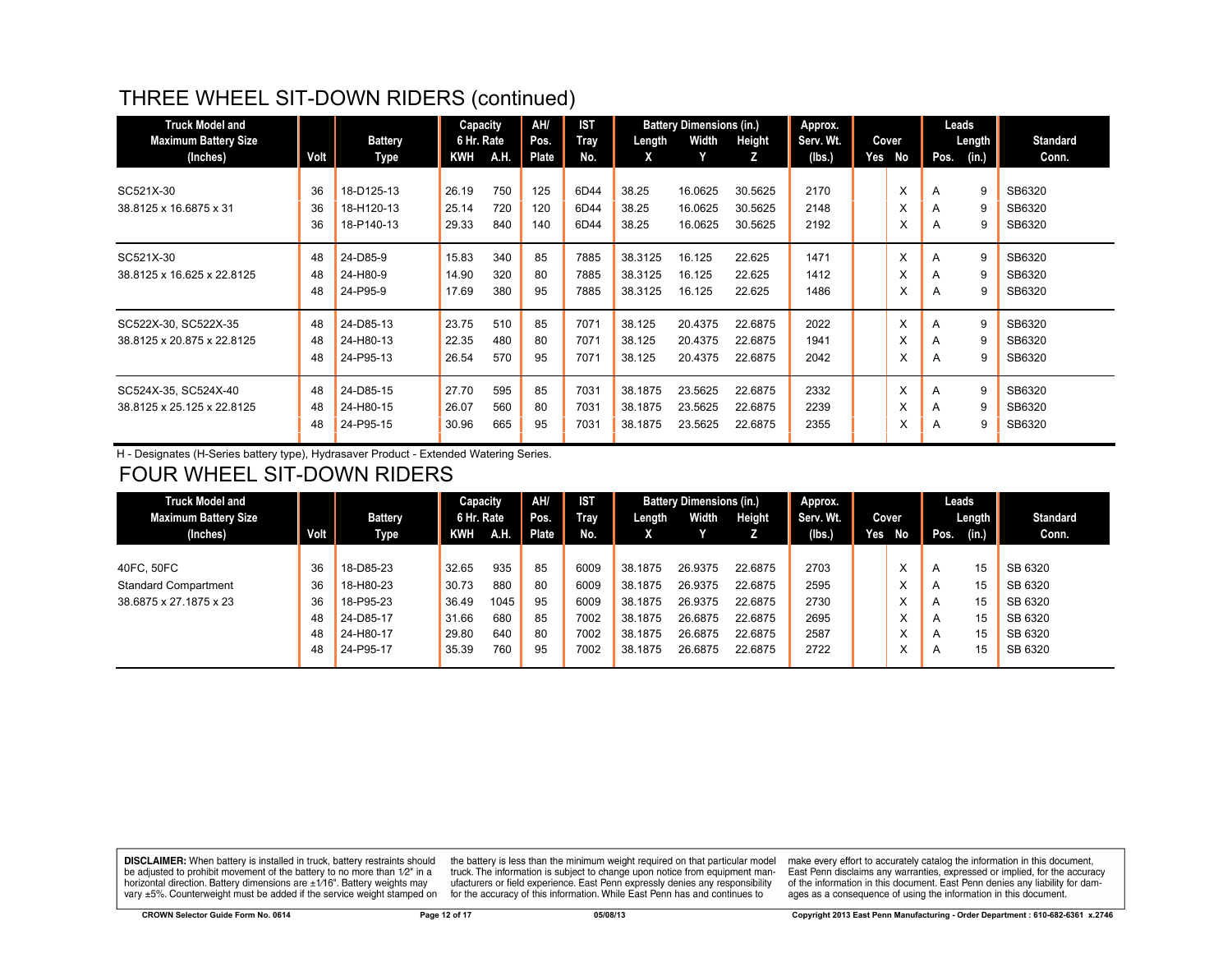## FOUR WHEEL SIT-DOWN RIDERS (continued)

| <b>Truck Model and</b>      |          |                | Capacity   |      | AH/          | <b>IST</b>   |         | <b>Battery Dimensions (in.)</b> |                    | Approx.   |  |        |                | Leads  |                 |
|-----------------------------|----------|----------------|------------|------|--------------|--------------|---------|---------------------------------|--------------------|-----------|--|--------|----------------|--------|-----------------|
| <b>Maximum Battery Size</b> |          | <b>Battery</b> | 6 Hr. Rate |      | Pos.         | <b>Tray</b>  | Length  | Width                           | Height             | Serv. Wt. |  | Cover  |                | Length | <b>Standard</b> |
| (Inches)                    | Volt     | <b>Type</b>    | <b>KWH</b> | A.H. | <b>Plate</b> | No.          | X       | Y                               | Z                  | (Ibs.     |  | Yes No | Pos.           | (in.)  | Conn.           |
|                             |          |                |            |      |              |              |         |                                 |                    |           |  |        |                |        |                 |
| 40FC, 50FC, 55FC, 60FC      | 36       | 18-D85-25      | 35.62      | 1020 | 85           | 6030         | 38.1875 | 29.1875                         | 22.6875            | 2924      |  | X      | A              | 15     | SB 6320         |
| Optional Compartment #1     | 36       | 18-H80-25      | 33.52      | 960  | 80           | 6030         | 38.1875 | 29.1875                         | 22.6875            | 2807      |  | X      | A              | 15     | SB 6320         |
| 38.6875 x 32.875 x 23       | 36       | 18-P95-25      | 39.81      | 1140 | 95           | 6030         | 38.1875 | 29.1875                         | 22.6875            | 2953      |  | X      | Α              | 15     | SB 6320         |
|                             | 36       | 18-D85-27      | 38.59      | 1105 | 85           | 6026         | 38.1875 | 31.4375                         | 22.6875            | 3144      |  | х      | Α              | 15     | SB 6320         |
|                             | 36       | 18-H80-27      | 36.32      | 1040 | 80           | 6026         | 38.1875 | 31.4375                         | 22.6875            | 3018      |  | X      | A              | 15     | SB 6320         |
|                             | 36       | 18-P95-27      | 43.13      | 1235 | 95           | 6026         | 38.1875 | 31.4375                         | 22.6875            | 3175      |  | X      | Α              | 15     | SB 6320         |
|                             | 48       | 24-D85-19      | 35.62      | 765  | 85           | 7003         | 38.1875 | 29.6875                         | 22.6875            | 2984      |  | X      | A              | 15     | SB 6320         |
|                             | 48       | 24-H80-19      | 33.52      | 720  | 80           | 7003         | 38.1875 | 29.6875                         | 22.6875            | 2865      |  | X      | A              | 15     | SB 6320         |
|                             | 48       | 24-P95-19      | 39.81      | 855  | 95           | 7003         | 38.1875 | 29.6875                         | 22.6875            | 3014      |  | X      | A              | 15     | SB 6320         |
|                             | 48       | 24-D85-21      | 39.58      | 850  | 85           | 7004         | 38.1875 | 32.6875                         | 22.6875            | 3272      |  | X      | A              | 15     | SB 6320         |
|                             | 48       | 24-H80-21      | 37.25      | 800  | 80           | 7004         | 38.1875 | 32.6875                         | 22.6875            | 3141      |  | X      | Α              | 15     | SB 6320         |
|                             | 48       | 24-P95-21      | 44.23      | 950  | 95           | 7004         | 38.1875 | 32.6875                         | 22.6875            | 3305      |  | X      | A              | 15     | SB 6320         |
| 60FC, 50FC, 55FC            | 36       | 18-D85-29      | 41.55      | 1190 | 85           | 6021         | 38.1875 | 33.6875                         | 22.6875            | 3394      |  | X      | A              | 15     | SB 6320         |
| Optional Compartment #2     | 36       | 18-H80-29      | 39.11      | 1120 | 80           | 6021         | 38.1875 | 33.6875                         | 22.6875            | 3258      |  | X      | A              | 15     | SB 6320         |
| 38.6875 x 36.375 x 23       | 36       | 18-P95-29      | 46.44      | 1330 | 95           | 6021         | 38.1875 | 33.6875                         | 22.6875            | 3428      |  | X      | A              | 15     | SB 6320         |
|                             | 36       | 18-D85-31      | 44.52      | 1275 | 85           | 6164         | 38.1875 | 35.9375                         | 22.6875            | 3603      |  | X      | A              | 15     | SB 6320         |
|                             | 36       | 18-H80-31      | 41.90      | 1200 | 80           | 6164         | 38.1875 | 35.9375                         | 22.6875            | 3459      |  | X      | Α              | 15     | SB 6320         |
|                             | 36       | 18-P95-31      | 49.76      | 1425 | 95           | 6164         | 38.1875 | 35.9375                         | 22.6875            | 3639      |  | X      | A              | 15     | SB 6320         |
|                             | 48       | 24-D85-23      | 43.53      | 935  | 85           | 7059         | 38.1875 | 35.6875                         | 22.6875            | 3573      |  | х      | A              | 15     | SB 6320         |
|                             | 48       | 24-H80-23      | 40.97      | 880  | 80           | 7059         | 38.1875 | 35.6875                         | 22.6875            | 3430      |  | X      | A              | 15     | SB 6320         |
|                             | 48       | 24-P95-23      | 48.66      | 1045 | 95           | 7059         | 38.1875 | 35.6875                         | 22.6875            | 3609      |  | X      | A              | 15     | SB 6320         |
| FP40, FP50                  | 36       | 18-D85-27      | 38.59      | 1105 | 85           | 6026         | 38.1875 | 31.4375                         | 22.6875            | 3144      |  | X      | $\overline{A}$ | 15     | SB 6320         |
| 38.6875 x 32.9375 x 22.75   | 36       | 18-H80-27      | 36.32      | 1040 | 80           | 6026         | 38.1875 | 31.4375                         | 22.6875            | 3018      |  | X      | A              | 15     | SB 6320         |
|                             | 36       | 18-P95-27      | 43.13      | 1235 | 95           | 6026         | 38.1875 | 31.4375                         | 22.6875            | 3175      |  | х      | Α              | 15     | SB 6320         |
|                             | 48       | 24-D85-21      | 39.58      | 850  | 85           | 7004         | 38.1875 | 32.6875                         | 22.6875            | 3272      |  | X      | A              | 15     | SB 6320         |
|                             | 48       | 24-H80-21      | 37.25      | 800  | 80           | 7004         | 38.1875 | 32.6875                         | 22.6875            | 3141      |  | х      | Α              | 15     | SB 6320         |
|                             | 48       | 24-P95-21      | 44.23      | 950  | 95           | 7004         | 38.1875 | 32.6875                         | 22.6875            | 3305      |  | X      | A              | 15     | SB 6320         |
| FP60, FB40, FB50, FP55      | 36       | 18-D85-31      | 44.52      | 1275 | 85           | 6164         | 38.1875 | 35.9375                         | 22.6875            | 3603      |  | X      | A              | 15     | SB 6320         |
| <b>Optional Compartment</b> | 36       | 18-H80-31      | 41.90      | 1200 | 80           | 6164         | 38.1875 | 35.9375                         | 22.6875            | 3459      |  | X      | A              | 15     | SB 6320         |
| 38.6875 x 36.375 x 22.75    | 36       | 18-P95-31      | 49.76      | 1425 | 95           | 6164         | 38.1875 | 35.9375                         | 22.6875            | 3639      |  | X      | A              | 15     | SB 6320         |
|                             |          | 24-D85-23      | 43.53      | 935  |              |              | 38.1875 | 35.6875                         |                    | 3573      |  |        |                | 15     | SB 6320         |
|                             | 48<br>48 | 24-H80-23      | 40.97      | 880  | 85<br>80     | 7059<br>7059 | 38.1875 | 35.6875                         | 22.6875<br>22.6875 | 3430      |  | х<br>X | A<br>A         | 15     | SB 6320         |
|                             | 48       | 24-P95-23      | 48.66      | 1045 | 95           | 7059         | 38.1875 | 35.6875                         | 22.6875            | 3609      |  | X      | A              | 15     | SB 6320         |
|                             |          |                |            |      |              |              |         |                                 |                    |           |  |        |                |        |                 |

**DISCLAIMER:** When battery is installed in truck, battery restraints should be adjusted to prohibit movement of the battery to no more than  $1/2$ " in a horizontal direction. Battery dimensions are  $\pm 1/16$ ". Battery weig

the battery is less than the minimum weight required on that particular model<br>truck. The information is subject to change upon notice from equipment man-<br>ufacturers or field experience. East Penn expressly denies any respo for the accuracy of this information. While East Penn has and continues to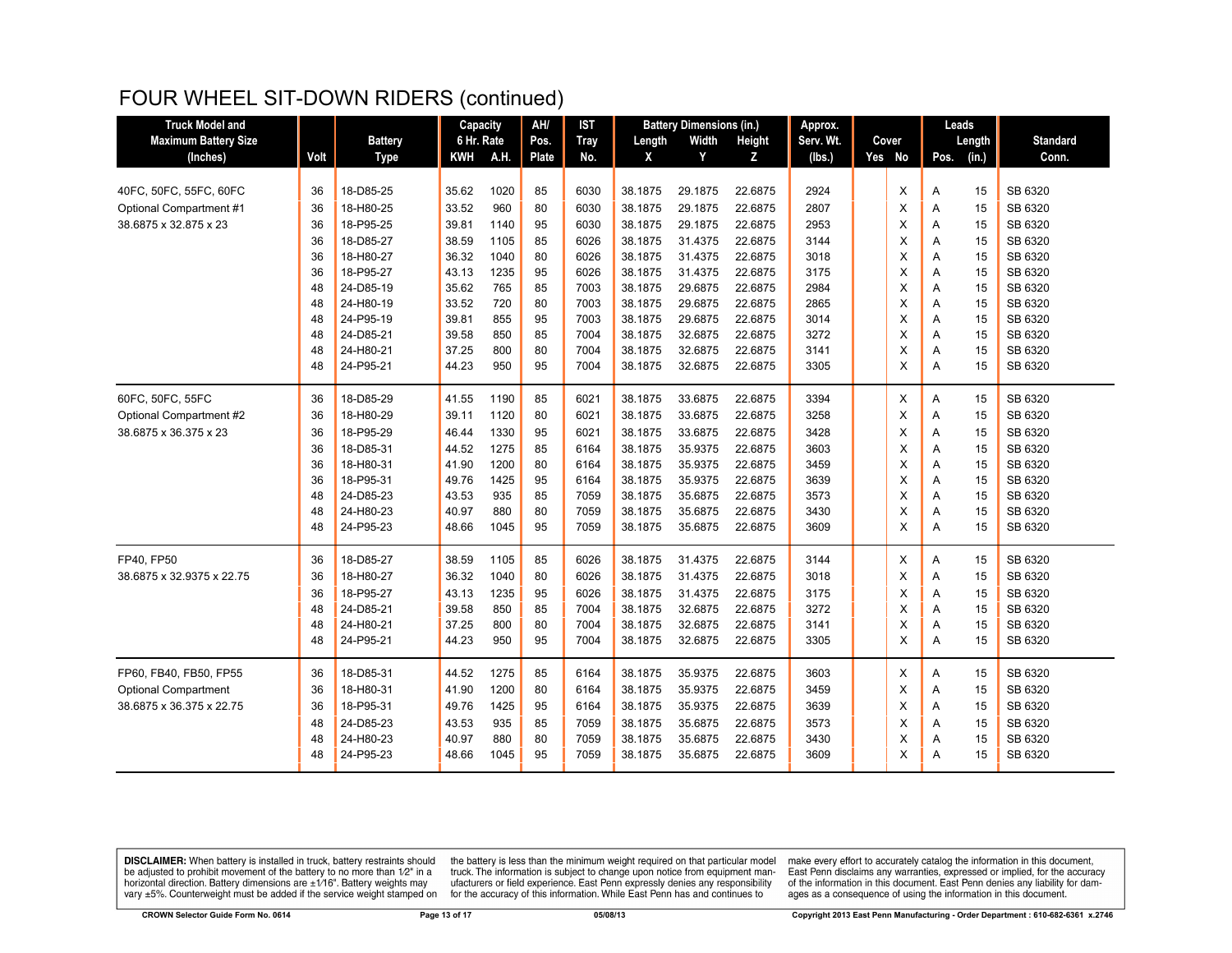# FOUR WHEEL SIT-DOWN RIDERS (continued)

| <b>Truck Model and</b>      |      |                | Capacity   |      | AH/   | <b>IST</b>  |         | <b>Battery Dimensions (in.)</b> |         | Approx.   |        |      | Leads  |                 |
|-----------------------------|------|----------------|------------|------|-------|-------------|---------|---------------------------------|---------|-----------|--------|------|--------|-----------------|
| <b>Maximum Battery Size</b> |      | <b>Battery</b> | 6 Hr. Rate |      | Pos.  | <b>Tray</b> | Length  | Width                           | Height  | Serv. Wt. | Cover  |      | Length | <b>Standard</b> |
| (Inches)                    | Volt | Type           | <b>KWH</b> | A.H. | Plate | No.         | X       | Y                               | z       | (Ibs.)    | Yes No | Pos. | (in.)  | Conn.           |
|                             |      |                |            |      |       |             |         |                                 |         |           |        |      |        |                 |
| FC4010-40, FC4010-50        | 36   | 18-D85-23      | 32.65      | 935  | 85    | 6009        | 38.1875 | 26.9375                         | 22.6875 | 2703      | X      | A    | 18     | SB6320          |
| FC4510-40, FC4510-50        | 36   | 18-H80-23      | 30.73      | 880  | 80    | 6009        | 38.1875 | 26.9375                         | 22.6875 | 2595      | X      | A    | 18     | SB6320          |
| FC4515-40, FC4515-50        | 36   | 18-P95-23      | 36.49      | 1045 | 95    | 6009        | 38.1875 | 26.9375                         | 22.6875 | 2730      | X      | A    | 18     | SB6320          |
| 38.6875 x 27.25 x 22.75     | 48   | 24-D85-17      | 31.66      | 680  | 85    | 7002        | 38.1875 | 26.6875                         | 22.6875 | 2695      | X      | A    | 18     | SB6320          |
|                             | 48   | 24-H80-17      | 29.80      | 640  | 80    | 7002        | 38.1875 | 26.6875                         | 22.6875 | 2587      | X      | A    | 18     | SB6320          |
|                             | 48   | 24-P95-17      | 35.39      | 760  | 95    | 7002        | 38.1875 | 26.6875                         | 22.6875 | 2722      | X      | A    | 18     | SB6320          |
| FC4020-40, FC4020-50        | 36   | 18-D85-27      | 38.59      | 1105 | 85    | 6026        | 38.1875 | 31.4375                         | 22.6875 | 3144      | X      | A    | 18     | SB6320          |
| FC4020-55, FC4020-60        | 36   | 18-H80-27      | 36.32      | 1040 | 80    | 6026        | 38.1875 | 31.4375                         | 22.6875 | 3018      | X      | A    | 18     | SB6320          |
| FC4520-40. FC4520-50        | 36   | 18-P95-27      | 43.13      | 1235 | 95    | 6026        | 38.1875 | 31.4375                         | 22.6875 | 3175      | X      | A    | 18     | SB6320          |
| FC4520-55. FC4520-60        | 48   | 24-D85-21      | 39.58      | 850  | 85    | 7004        | 38.1875 | 32.6875                         | 22.6875 | 3272      | X      | A    | 18     | SB6320          |
| FC4525-40. FC4525-50        | 48   | 24-H80-21      | 37.25      | 800  | 80    | 7004        | 38.1875 | 32.6875                         | 22.6875 | 3141      | X      | A    | 18     | SB6320          |
| FC4525-55, FC4525-60        | 48   | 24-P95-21      | 44.23      | 950  | 95    | 7004        | 38.1875 | 32.6875                         | 22.6875 | 3305      | X      | A    | 18     | SB6320          |
| 38.6875 x 32.9375 x 22.75   |      |                |            |      |       |             |         |                                 |         |           |        |      |        |                 |
| FC4040-50, FC4040-55        | 36   | 18-D85-31      | 44.52      | 1275 | 85    | 6164        | 38.1875 | 35.9375                         | 22.6875 | 3603      | X      | A    | 18     | SB6320          |
| FC4040-60, FC4540-50        | 36   | 18-H80-31      | 41.90      | 1200 | 80    | 6164        | 38.1875 | 35.9375                         | 22.6875 | 3459      | X      | A    | 18     | SB6320          |
| FC4540-55, FC4540-60        | 36   | 18-P95-31      | 49.76      | 1425 | 95    | 6164        | 38.1875 | 35.9375                         | 22.6875 | 3639      | X      | A    | 18     | SB6320          |
| FC4545-50, FC4545-55        | 48   | 24-D85-23      | 43.53      | 935  | 85    | 7059        | 38.1875 | 35.6875                         | 22.6875 | 3573      | X      | A    | 18     | SB6320          |
| FC4545-60                   | 48   | 24-H80-23      | 40.97      | 880  | 80    | 7059        | 38.1875 | 35.6875                         | 22.6875 | 3430      | X      | A    | 18     | SB6320          |
| 38.6875 x 36.375 x 22.75    | 48   | 24-P95-23      | 48.66      | 1045 | 95    | 7059        | 38.1875 | 35.6875                         | 22.6875 | 3609      | X      | A    | 18     | SB6320          |

H - Designates (H-Series battery type), Hydrasaver Product - Extended Watering Series.

#### TURRET SIDE LOADER, TURRET STOCKPICKER

| <b>Truck Model and</b>      |      |                | Capacity   |      | AH/   | <b>IST</b> |         | <b>Battery Dimensions (in.)</b> |         | Approx.   |     |           | Leads          |        |                 |       |
|-----------------------------|------|----------------|------------|------|-------|------------|---------|---------------------------------|---------|-----------|-----|-----------|----------------|--------|-----------------|-------|
| <b>Maximum Battery Size</b> |      | <b>Battery</b> | 6 Hr. Rate |      | Pos.  | Tray       | Length  | Width                           | Height  | Serv. Wt. |     | Cover     |                | Length | <b>Standard</b> |       |
| (Inches)                    | Volt | Type           | KWH        | A.H. | Plate | No.        | x       |                                 |         | (Ibs.)    | Yes | No        | Pos.           | (in.)  | Conn.           |       |
|                             |      |                |            |      |       |            |         |                                 |         |           |     |           |                |        |                 |       |
| <b>TSP</b>                  | 48   | 24-D125-17     | 46.56      | 1000 | 125   | 7024       | 38.1875 | 26.6875                         | 30.5625 | 3770      |     | ㅅ         | A              | 9      | SB 6320         | W/996 |
| 38.75 x 27 x 31             | 48   | 24-H120-17     | 44.70      | 960  | 120   | 7024       | 38.1875 | 26.6875                         | 30.5625 | 3732      |     | ́         | A              | 9      | SB 6320         | W/996 |
|                             | 48   | 24-P140-17     | 52.15      | 1120 | 140   | 7024       | 38.1875 | 26.6875                         | 30.5625 | 3808      |     |           | A              | 9      | SB 6320         | W/996 |
|                             |      |                |            |      |       |            |         |                                 |         |           |     |           |                |        |                 |       |
| <b>TSP</b>                  | 48   | 24-D125-21     | 58.20      | 1250 | 125   | 7121       | 38.25   | 32.75                           | 30.5625 | 4579      |     | ⋏         | A              | 9      | SB 6320         | W/996 |
| 38.75 x 33 x 31             | 48   | 24-H120-21     | 55.87      | 1200 | 120   | 7121       | 38.25   | 32.75                           | 30.5625 | 4533      |     | $\lambda$ | $\overline{A}$ | 9      | SB 6320         | W/996 |
|                             | 48   | 24-P140-21     | 65.18      | 1400 | 140   | 7121       | 38.25   | 32.75                           | 30.5625 | 4625      |     |           | A              | 9      | SB 6320         | W/996 |

**DISCLAIMER:** When battery is installed in truck, battery restraints should be adjusted to prohibit movement of the battery to no more than 1/2" in a horizontal direction. Battery dimensions are  $\pm 1/16$ ". Battery weights may vary ±5%. Counterweight must be added if the service weight stamped on

the battery is less than the minimum weight required on that particular model truck. The information is subject to change upon notice from equipment manufacturers or field experience. East Penn expressly denies any responsibility for the accuracy of this information. While East Penn has and continues to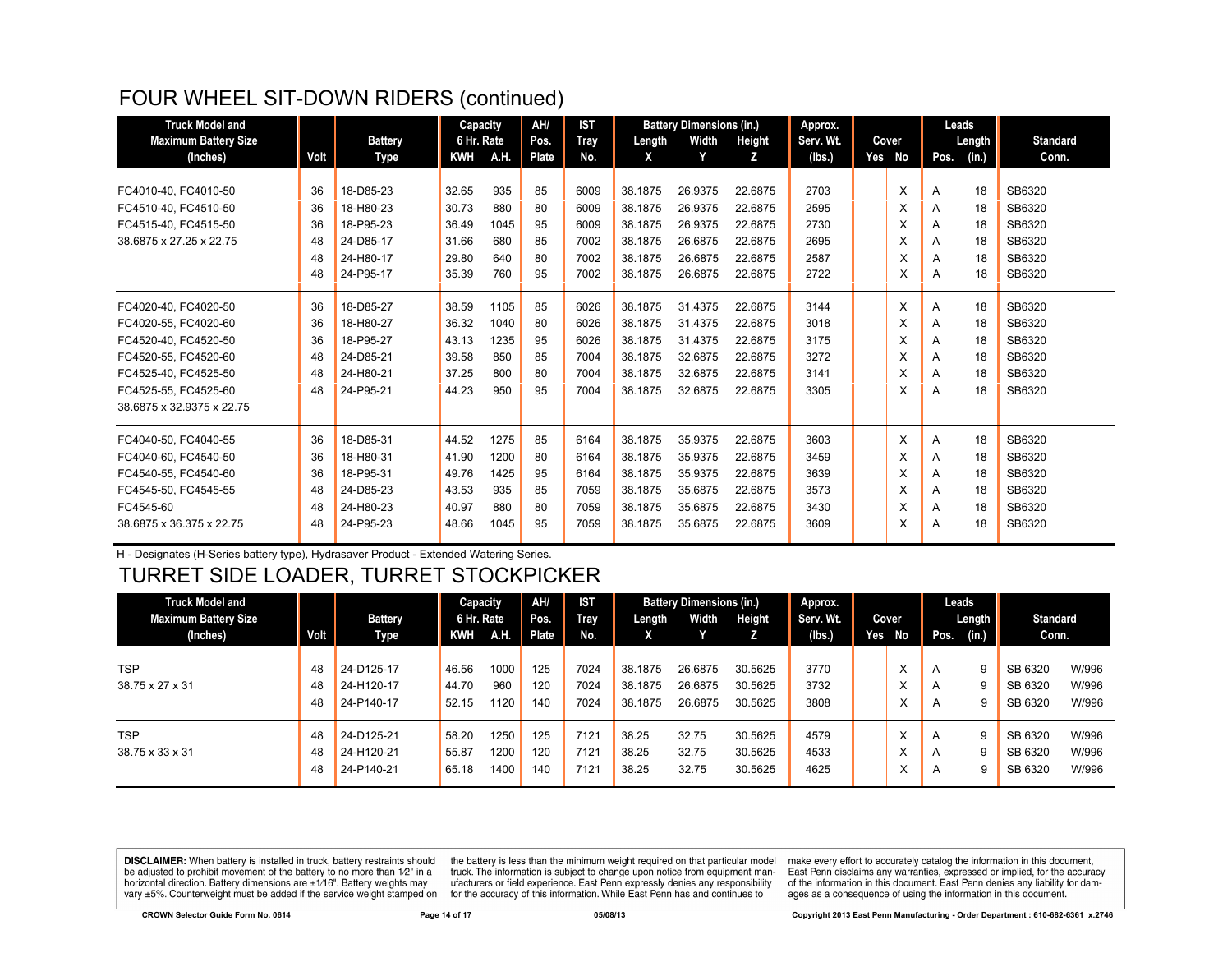# TURRET SIDE LOADER, TURRET STOCKPICKER (continued)

| <b>Truck Model and</b>              |          |                          | Capacity                     |      | AH/        | <b>IST</b>   |                    | <b>Battery Dimensions (in.)</b> |                    | Approx.      |        |        | Leads  |                    |                |
|-------------------------------------|----------|--------------------------|------------------------------|------|------------|--------------|--------------------|---------------------------------|--------------------|--------------|--------|--------|--------|--------------------|----------------|
| <b>Maximum Battery Size</b>         |          | <b>Battery</b>           | 6 Hr. Rate                   |      | Pos.       | <b>Tray</b>  | Length             | Width                           | Height             | Serv. Wt.    | Cover  |        | Length | <b>Standard</b>    |                |
| (Inches)                            | Volt     | <b>Type</b>              | <b>KWH</b>                   | A.H. | Plate      | No.          | X                  | Y                               | Z                  | (lbs.)       | Yes No | Pos.   | (in.)  | Conn.              |                |
|                                     |          |                          |                              |      |            |              |                    |                                 |                    |              |        |        |        |                    |                |
| TS, 30TSP, TSP                      | 72       | 18-D125-11               | 21.83 ea 625                 |      | 125        | 6016         | 37.8125            | 13.3125                         | 30.5625            | 1848         | X      | Α      | 9      | SB 6320            | W/996          |
| 38.5625 x 13.625 x 31<br>See Note C | 72<br>72 | 18-H120-11<br>18-P140-11 | 20.95 ea 600<br>24.44 ea 700 |      | 120<br>140 | 6016<br>6016 | 37.8125<br>37.8125 | 13.3125<br>13.3125              | 30.5625<br>30.5625 | 1830<br>1866 | X<br>X | A<br>A | 9<br>9 | SB 6320<br>SB 6320 | W/996<br>W/996 |
|                                     |          |                          |                              |      |            |              |                    |                                 |                    |              |        |        |        |                    |                |
| TS, 30TSP, TSP                      | 72       | 18-D125-13               | 26.19ea 750                  |      | 125        | 6005         | 37.8125            | 15.5625                         | 30.5625            | 2168         | X      | A      | 9      | SB 6320            | W/996          |
| 38.5625 x 16.25 x 31                | 72       | 18-H120-13               | 25.14 ea 720                 |      | 120        | 6005         | 37.8125            | 15.5625                         | 30.5625            | 2146         | X      | A      | 9      | SB 6320            | W/996          |
| See Note C                          | 72       | 18-P140-13               | 29.33 ea 840                 |      | 140        | 6005         | 37.8125            | 15.5625                         | 30.5625            | 2190         | X      | Α      | 9      | SB 6320            | W/996          |
| TS, 30TSP, 40TS, TSP                | 72       | 18-D125-15               | 30.56 ea 875                 |      | 125        | 6045         | 38.1875            | 17.8125                         | 30.5625            | 2486         | X      | A      | 9      | SB 6320            | W/996          |
| 38.6875 x 18 x 31                   | 72       | 18-H120-15               | 29.33 ea 840                 |      | 120        | 6045         | 38.1875            | 17.8125                         | 30.5625            | 2461         | X      | A      | 9      | SB 6320            | W/996          |
| See Note C                          | 72       | 18-P140-15               | 34.22 ea 980                 |      | 140        | 6045         | 38.1875            | 17.8125                         | 30.5625            | 2511         | x      | A      | 9      | SB 6320            | W/996          |
|                                     |          |                          |                              |      |            |              |                    |                                 |                    |              |        |        |        |                    |                |
| 40TS<br>38.375 x 15.875 x 31        | 72<br>72 | 18-D125-13<br>18-H120-13 | 26.19ea 750<br>25.14 ea 720  |      | 125<br>120 | 6005<br>6005 | 37.8125<br>37.8125 | 15.5625<br>15.5625              | 30.5625<br>30.5625 | 2168<br>2146 | X<br>X | Α<br>A | 9<br>9 | SB6320<br>SB6320   | W/996<br>W/996 |
| Compartment "C"                     | 72       | 18-P140-13               | 29.33 ea 840                 |      | 140        | 6005         | 37.8125            | 15.5625                         | 30.5625            | 2190         | X      | A      | 9      | SB6320             | W/996          |
| See Note C                          |          |                          |                              |      |            |              |                    |                                 |                    |              |        |        |        |                    |                |
|                                     |          |                          |                              |      |            |              |                    |                                 |                    |              |        |        |        |                    |                |
| <b>TSP6000</b>                      | 48       | 24-D125-15               | 40.74                        | 875  | 125        | 7403         | 44                 | 23.5625                         | 30.5625            | 3369         | X      | Α      | 15     | SB 6321            |                |
| 44.625 x 24.9375 x 31.25            | 48       | 24-H120-15               | 39.11                        | 840  | 120        | 7403         | 44                 | 23.5625                         | 30.5625            | 3335         | X      | A      | 15     | SB 6321            |                |
|                                     | 48       | 24-P140-15               | 45.63                        | 980  | 140        | 7403         | 44                 | 23.5625                         | 30.5625            | 3403         | Χ      | Α      | 15     | SB 6321            |                |
| <b>TSP6000</b>                      | 48       | 24-D125-17               | 46.56                        | 1000 | 125        | 7615         | 44                 | 26.6875                         | 30.5625            | 3848         | X      | Α      | 15     | SB 6321            |                |
| 44.625 x 28.3125 x 31.25            | 48       | 24-H120-17               | 44.70                        | 960  | 120        | 7615         | 44                 | 26.6875                         | 30.5625            | 3810         | X      | A      | 15     | SB 6321            |                |
|                                     | 48       | 24-P140-17               | 52.15                        | 1120 | 140        | 7615         | 44                 | 26.6875                         | 30.5625            | 3886         | Χ      | Α      | 15     | SB 6321            |                |
|                                     | 48       | 24-D125-19               | 52.38                        | 1125 | 125        | 7563         | 44.1875            | 25.5625                         | 30.5625            | 4131         | X      | A      | 15     | SB 6321            |                |
|                                     | 48       | 24-H120-19               | 50.28                        | 1080 | 120        | 7563         | 44.1875            | 25.5625                         | 30.5625            | 4090         | X      | A      | 15     | SB 6321            |                |
|                                     | 48       | 24-P140-19               | 58.67                        | 1260 | 140        | 7563         | 44.1875            | 25.5625                         | 30.5625            | 4172         | X      | A      | 15     | SB 6321            |                |
| <b>TSP6000</b>                      | 48       | 24-D125-21               | 58.20                        | 1250 | 125        | 7616         | 44                 | 32.6875                         | 30.5625            | 4676         | X      | Α      | 15     | SB 6321            |                |
| 44.625 x 33.9375 x 31.25            | 48       | 24-H120-21               | 55.87                        | 1200 | 120        | 7616         | 44                 | 32.6875                         | 30.5625            | 4629         | X      | Α      | 15     | SB 6321            |                |
|                                     | 48       | 24-P140-21               | 65.18                        | 1400 | 140        | 7616         | 44                 | 32.6875                         | 30.5625            | 4723         | Χ      | Α      | 15     | SB 6321            |                |
|                                     | 48       | 24-D125-23               | 64.02                        | 1375 | 125        | 7613         | 44.5625            | 32.0625                         | 30.625             | 5117         | X      | A      | 15     | SB 6321            |                |
|                                     | 48       | 24-H120-23               | 61.46                        | 1320 | 120        | 7613         | 44.5625            | 32.0625                         | 30.625             | 5066         | X      | Α      | 15     | SB 6321            |                |
|                                     | 48       | 24-P140-23               | 71.70                        | 1540 | 140        | 7613         | 44.5625            | 32.0625                         | 30.625             | 5168         | X      | A      | 15     | SB 6321            |                |

**DISCLAIMER:** When battery is installed in truck, battery restraints should be adjusted to prohibit movement of the battery to no more than  $1/2$ " in a horizontal direction. Battery dimensions are  $\pm 1/16$ ". Battery weig

the battery is less than the minimum weight required on that particular model<br>truck. The information is subject to change upon notice from equipment manufacturers or field experience. East Penn expressly denies any responsibility for the accuracy of this information. While East Penn has and continues to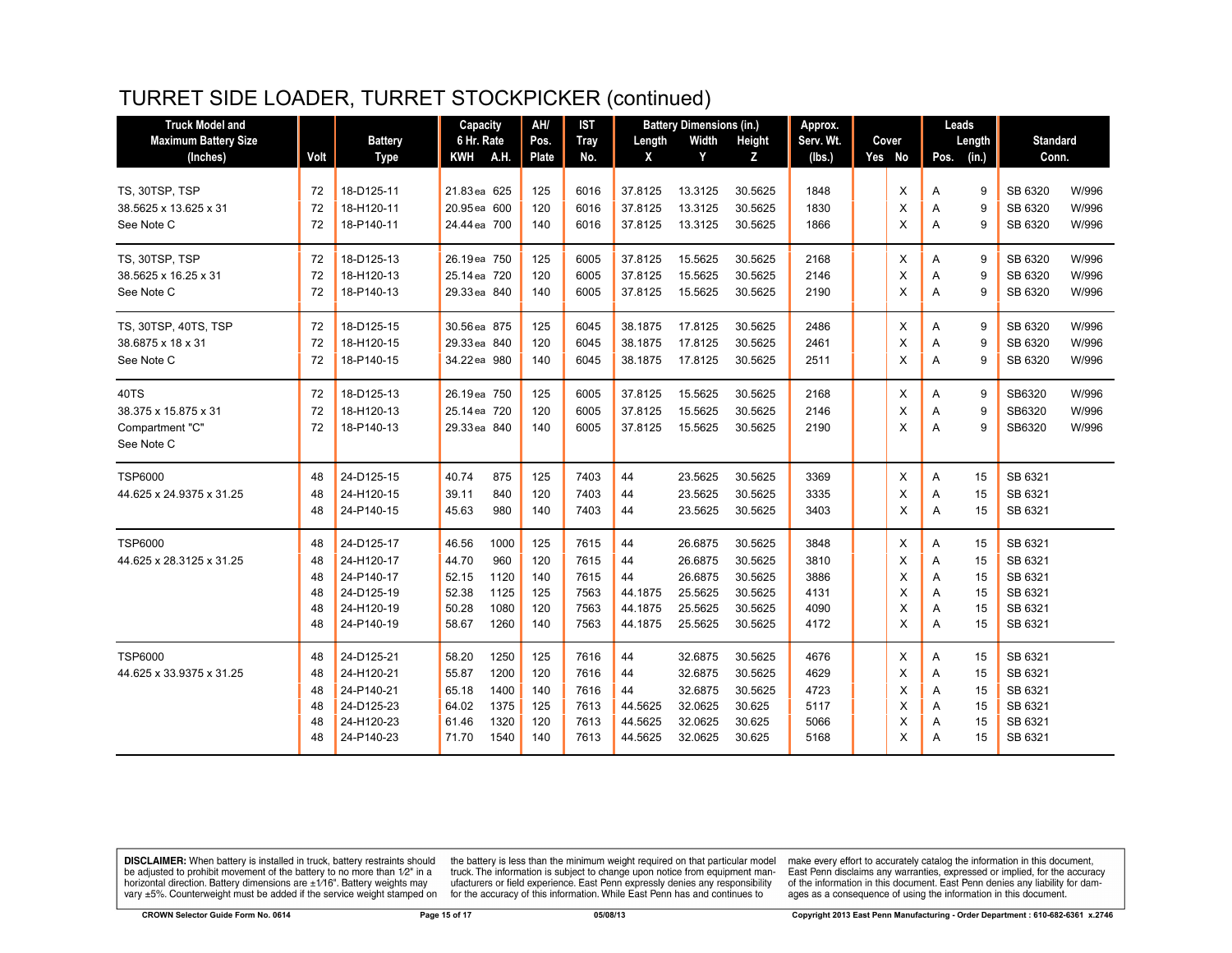# TURRET SIDE LOADER, TURRET STOCKPICKER (continued)

| <b>Truck Model and</b>      |      |                | Capacity     |      | AH/          | <b>IST</b>  |         | <b>Battery Dimensions (in.)</b> |               | Approx.   |          |                |        | Leads           |       |
|-----------------------------|------|----------------|--------------|------|--------------|-------------|---------|---------------------------------|---------------|-----------|----------|----------------|--------|-----------------|-------|
| <b>Maximum Battery Size</b> |      | <b>Battery</b> | 6 Hr. Rate   |      | Pos.         | <b>Tray</b> | Length  | Width                           | <b>Height</b> | Serv. Wt. | Cover    |                | Length | <b>Standard</b> |       |
| (Inches)                    | Volt | Type           | <b>KWH</b>   | A.H. | <b>Plate</b> | No.         | X       | Y                               | Z             | (lbs.)    | Yes No   | Pos.           | (in.)  | Conn.           |       |
| TSP6000-30TF                | 48   | 24-D125-15     | 40.74        | 875  | 125          | 7403        | 44      | 23.5625                         | 30.5625       | 3369      | X        | Α              | 15     | SB6321          | W/996 |
| TSP6000-30TN                | 48   | 24-H120-15     | 39.11        | 840  | 120          | 7403        | 44      | 23.5625                         | 30.5625       | 3335      | X        | A              | 15     | SB6321          | W/996 |
| TSP6000-30TT                | 48   | 24-P140-15     | 45.63        | 980  | 140          | 7403        | 44      | 23.5625                         | 30.5625       | 3403      | X        | A              | 15     | SB6321          | W/996 |
| 44.5 x 24.6875 x 31         |      |                |              |      |              |             |         |                                 |               |           |          |                |        |                 |       |
| Compartment "A"             |      |                |              |      |              |             |         |                                 |               |           |          |                |        |                 |       |
| TSP6000-30TF                | 48   | 24-D125-19     | 52.38        | 1125 | 125          | 7563        | 44.1875 | 25.5625                         | 30.5625       | 4131      | X        | A              | 15     | SB6321          | W/996 |
| TSP6000-30TN                | 48   | 24-H120-19     | 50.28        | 1080 | 120          | 7563        | 44.1875 | 25.5625                         | 30.5625       | 4090      | $\times$ | A              | 15     | SB6321          | W/996 |
| TSP6000-30TT                | 48   | 24-P140-19     | 58.67        | 1260 | 140          | 7563        | 44.1875 | 25.5625                         | 30.5625       | 4172      | X        | $\overline{A}$ | 15     | SB6321          | W/996 |
| 44.5 x 28.125 x 31          |      |                |              |      |              |             |         |                                 |               |           |          |                |        |                 |       |
| Compartment "B"             |      |                |              |      |              |             |         |                                 |               |           |          |                |        |                 |       |
| TSP6000-30TF                | 48   | 24-D125-21     | 58.20        | 1250 | 125          | 7616        | 44      | 32.6875                         | 30.5625       | 4676      | Х        | Α              | 15     | SB6321          | W/996 |
| TSP6000-30TN                | 48   | 24-H120-21     | 55.87        | 1200 | 120          | 7616        | 44      | 32.6875                         | 30.5625       | 4629      | X        | Α              | 15     | SB6321          | W/996 |
| TSP6000-30TT                | 48   | 24-P140-21     | 65.18        | 1400 | 140          | 7616        | 44      | 32.6875                         | 30.5625       | 4723      | X        | A              | 15     | SB6321          | W/996 |
| 44.5 x 33.75 x 31           |      |                |              |      |              |             |         |                                 |               |           |          |                |        |                 |       |
| Compartment "C"             |      |                |              |      |              |             |         |                                 |               |           |          |                |        |                 |       |
| TSP7000-33TF                | 80   | 40-D125-9      | 38.80        | 500  | 125          | 9528        | 44      | 24.1875                         | 30.5625       |           | Х        | Α              | 15     | SB6320          |       |
| 44.5 x 24.75 x 31           | 80   | 40-H120-9      | 37.25        | 480  | 120          | 9528        | 44      | 24.1875                         | 30.5625       |           | X        | A              | 15     | SB6320          |       |
| Compartment "A"             | 80   | 40-P140-9      | 43.46        | 560  | 140          | 9528        | 44      | 24.1875                         | 30.5625       |           | $\times$ | A              | 15     | SB6320          |       |
| TSP7000-33TF                | 80   | 40-D125-11     | 48.50        | 625  | 125          | 9531        | 44      | 27.625                          | 30.5625       | 4065      | X        | Α              | 15     | SB6320          |       |
| 44.5 x 28.1875 x 31         | 80   | 40-H120-11     | 46.56        | 600  | 120          | 9531        | 44      | 27.625                          | 30.5625       | 4024      | X        | Α              | 15     | SB6320          |       |
| Compartment "B"             | 80   | 40-P140-11     | 54.32        | 700  | 140          | 9531        | 44      | 27.625                          | 30.5625       | 4106      | X        | A              | 15     | SB6320          |       |
| TSP7000-33TF                | 80   | 40-D125-13     | 58.20        | 750  | 125          | 9530        | 44      | 33.25                           | 30.5625       | 4731      | X        | Α              | 15     | SB6320          |       |
| 44.5 x 33.75 x 31           | 80   | 40-H120-13     | 55.87        | 720  | 120          | 9530        | 44      | 33.25                           | 30.5625       | 4684      | X        | Α              | 15     | SB6320          |       |
| Compartment "C"             | 80   | 40-P140-13     | 65.18        | 840  | 140          | 9530        | 44      | 33.25                           | 30.5625       | 4778      | X        | A              | 15     | SB6320          |       |
| TSP7000-33TF                | 80   | 40-D125-15     | 67.90        | 875  | 125          | 9532        | 44      | 39.8125                         | 30.625        | 4792      | X        | D              | 22     | SB6320          |       |
| 44.5 x 40.3125 x 31         | 80   | 40-H120-15     | 65.18        | 840  | 120          | 9532        | 44      | 39.8125                         | 30.625        | 4744      | X        | D              | 22     | SB6320          |       |
| Compartment "D"             | 80   | 40-P140-15     | 76.05        | 980  | 140          | 9532        | 44      | 39.8125                         | 30.625        | 4840      | X        | D              | 22     | SB6320          |       |
| TSP7000-33TN                | 72   | 18-D125-11     | 21.83 ea 625 |      | 125          | 6E81        | 44      | 13                              | 30.5          | 1832      | X        | A              | 15     | SB6320          |       |
| TSP7000-33TT                | 72   | 18-H120-11     | 20.95 ea 600 |      | 120          | 6E81        | 44      | 13                              | 30.5          | 1814      | X        | A              | 15     | SB6320          |       |
| 44.5 x 13.5 x 31            | 72   | 18-P140-11     | 24.44 ea 700 |      | 140          | 6E81        | 44      | 13                              | 30.5          | 1850      | X        | A              | 15     | SB6320          |       |
| Compartment "B"             |      |                |              |      |              |             |         |                                 |               |           |          |                |        |                 |       |
| See Note C                  |      |                |              |      |              |             |         |                                 |               |           |          |                |        |                 |       |
|                             |      |                |              |      |              |             |         |                                 |               |           |          |                |        |                 |       |

**DISCLAIMER:** When battery is installed in truck, battery restraints should be adjusted to prohibit movement of the battery to no more than  $1/2$ " in a horizontal direction. Battery dimensions are  $\pm 1/16$ ". Battery weig

the battery is less than the minimum weight required on that particular model<br>truck. The information is subject to change upon notice from equipment manufacturers or field experience. East Penn expressly denies any responsibility for the accuracy of this information. While East Penn has and continues to